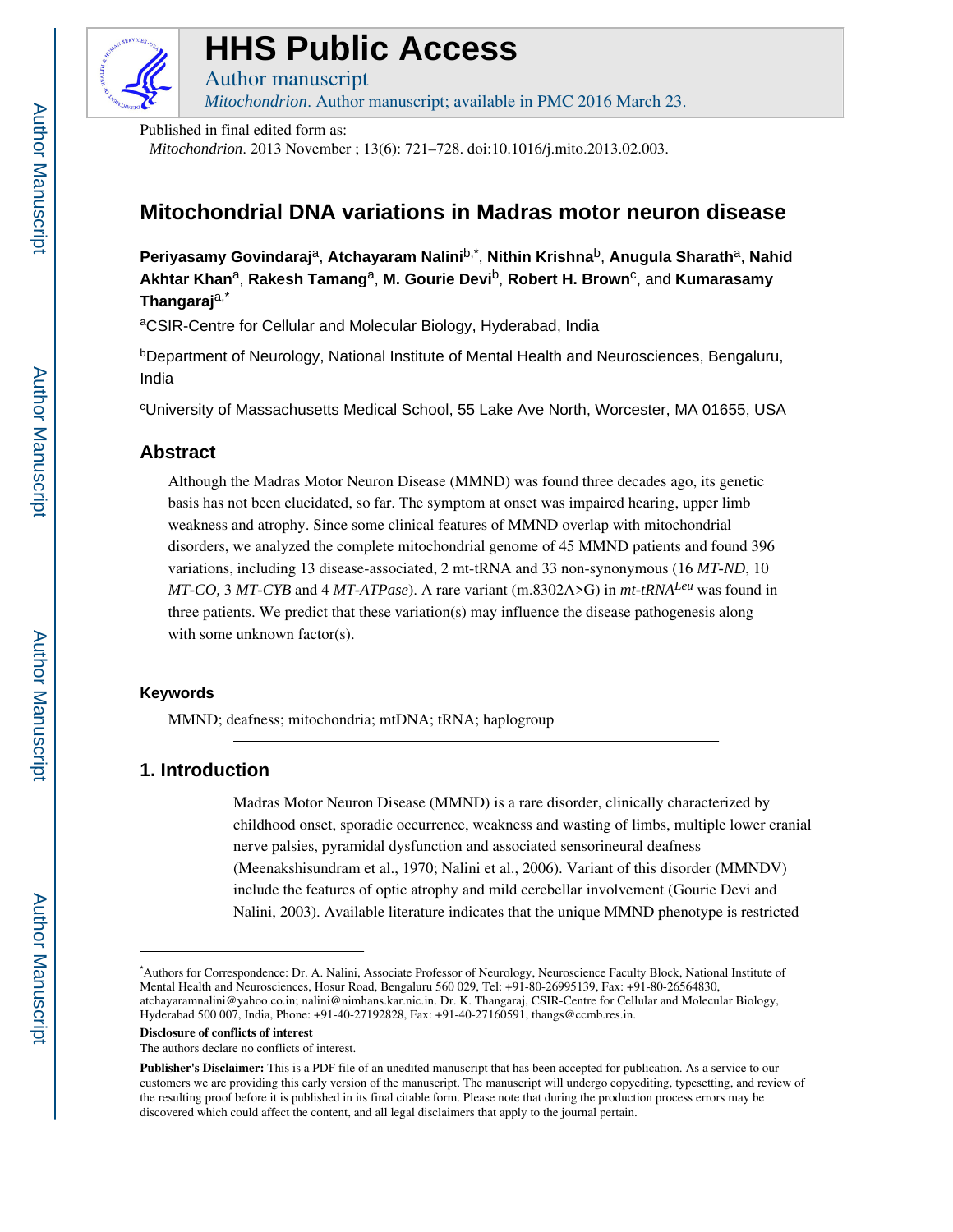to India, particularly southern India. It was first reported from Madras (now called Chennai), Southern India and hence named as "Madras Motor Neuron Disease" (Meenakshisundram et al., 1970). Subsequently a few reports from Bengaluru and Vellore in South, Mumbai in West and Kolkata in East were reported (Nalini et al., 2008). Although the disease was first reported three decades ago, genetic basis behind the disease has not been elucidated so far.

MMND phenotypes overlap with Brown-Vialetto-Van Laere Syndrome (BVVL); however, screening for BVVL associated genes (*SLC52A1, SLC52A2, SLC52A3*; and *C9ORF72*) did not show any mutations (Nalini et al.). Clinical features of MMND also overlap with the symptoms of mitochondrial disorders. Indeed, it is evident that mitochondrial gene variants can lead to motor neuron disease. A 5-bp deletion (heteroplasmic) was found in the Cytochrome c Oxidase I (*MT-COI*) gene of the patient with motor neuron disease (MND) (Comi et al., 1998). The view that MMND might be a mitochondrial disorder was not consistent with initial analyses of serum biochemistry and muscle histopathology (Nalini et al., 2008). However, because normal muscle histology may be seen in cases of Chronic Progressive External Opthalmoplegia (CPEO) with well-defined mitochondrial DNA (mtDNA) mutations, it has been suggested that definitive testing for mitochondrial disorders requires sequencing of mtDNA (Sundaram et al., 2011). Because elements of the MMND are suggestive of mitochondrial disease, and some MMND families do not show a clear Mendelian inheritance pattern, we predicted a possible role of mtDNA variations in disease phenotype.

Mitochondrial haplogroups are defined by the common mtDNA polymorphisms and have been reported as modifiers of the phenotype for several diseases (Raule et al., 2007). For paradigm, the mtDNA haplogroup affects the clinical expression of the Leber hereditary optic neuropathy (LHON) and increases the penetrance of the m.11778A>G and m. 14484T>C mutations in "J" haplogroup background (Hudson et al., 2007; Ghelli et al., 2009). However, the incomplete penetrance has been attributed to the both genetic and environmental factors. Since, the MMND phenotype is restricted to southern India; and in order to check whether any particular haplogroup is seen predominately, we have undertaken whole mitochondrial genome sequencing and mtDNA haplogroup analysis in MMND.

#### **2. Material and Methods**

#### **2.1 Subjects**

Over the last 40 years (1971 to 2011), a total of 130 patients with MMND have been recorded and evaluated at the National Institute of Mental Health and Neurosciences, Bengaluru, a tertiary national referral center for neurological disorders. All the medical records coded for anterior horn cell disorders were scrutinized retrospectively back to 1970; those coded for motor neuron disease variants in the young were selected. Among 40 families, 45 affected members with either sporadic MMND or familial MMND were studied. The data including clinical features, electromyography, nerve conduction studies, audiological investigations, visual evoked potentials, CT scan and MRI brain findings were recorded and later transferred into SPSS 13 for analysis. After obtaining informed written consent, blood sample was drawn from the patients and their relatives. The Institutional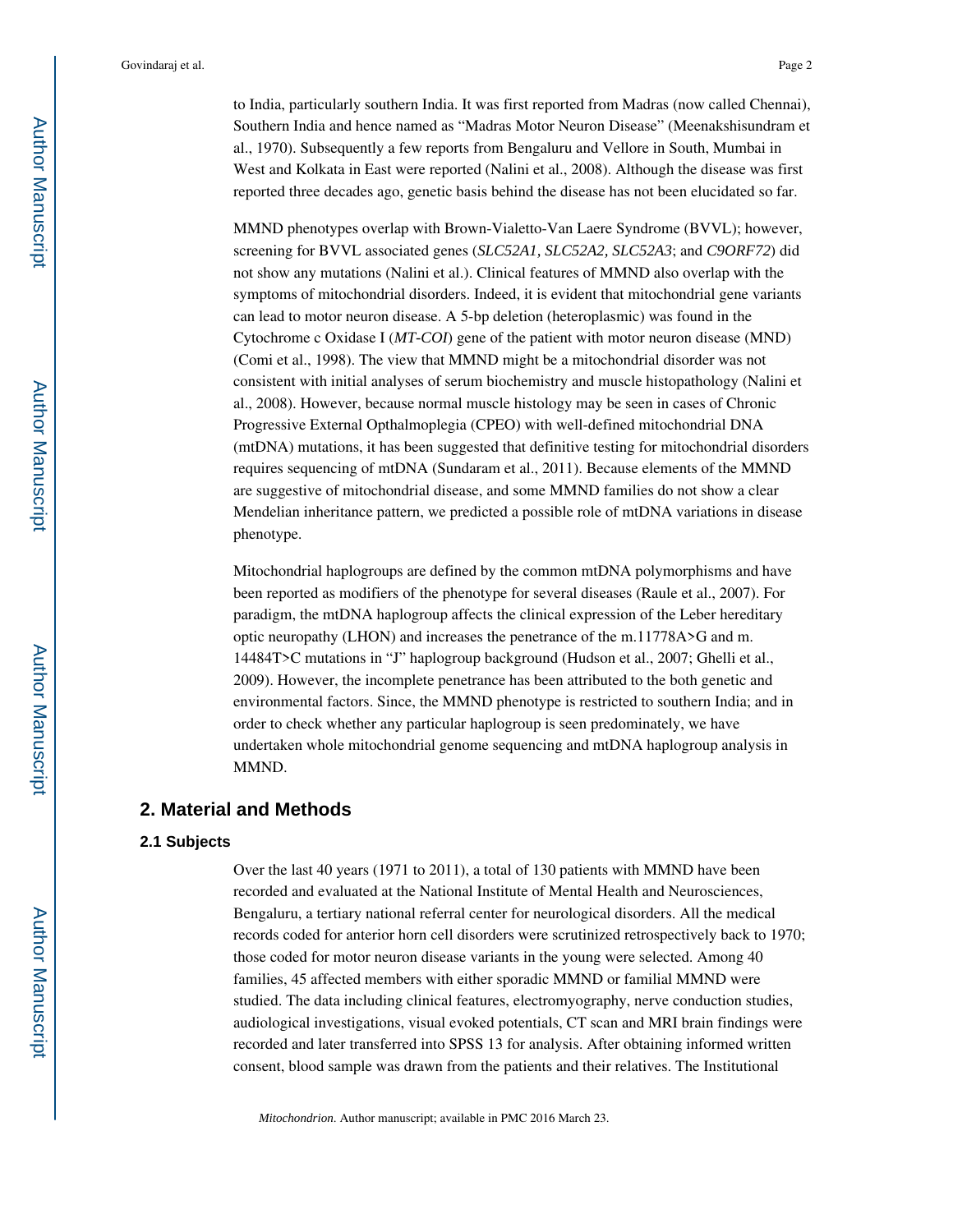Ethical Committees (IECs) of both the participating institutes; National Institute of Mental Health and Neurosciences (NIMHANS), Bengaluru, India and the CSIR-Centre for Cellular and Molecular Biology (CCMB), Hyderabad, India, approved this study.

#### **2.2 Audiological assessment**

All patients underwent hearing acuity testing at octave frequencies from 250 Hz to 8000 Hz for air conduction and 250 Hz to 4000 Hz for bone conduction. The degree of hearing impairment was classified based on the average of air conduction pure tone thresholds at all octave frequencies tested hereafter referred to as all frequency average (AFA). This method of averaging was adopted instead of traditional three-frequency puretone (500 Hz, 1 KHz and 2 KHz) average for a relatively better reflection of average hearing level. Based on AFA, the patients were grouped as per the three frequency average classification (Goodman, 1965) as normal hearing (10 to 25dB), mild (26 to 40dB), moderate (41 to 55dB), moderately severe (56 to70dB), severe (71 to 90dB) and profound (>90dB) hearing loss. Pure tone audiometric findings were analyzed in terms of percentage of ears affected, as many patients showed asymmetrical audiometric configurations.

#### **2.3 Analysis of complete mitochondrial genome**

DNA was extracted from the blood collected from patient and their available relatives using the standard protocol (Thangaraj et al., 2002). The complete mitochondrial genome was amplified using 24 sets of primers (Rieder et al., 1998) to generate overlapping fragments. The amplicons were directly sequenced using the ABI BigDye Terminator cycle sequencing kit, (Applied Biosystems, Foster City, CA, USA) and analyzed using ABI 3730 DNA Analyzer (Applied Biosystems, Foster City, CA, USA). Complete mtDNA sequences were aligned with the revised Cambridge reference sequence (*rCRS*) (NC\_012920) (Anderson et al., 1981; Andrews et al., 1999) using Sequence Analysis and the AutoAssembler tools. Patients' mothers, sibs, maternal relatives (wherever available) and 300 ethnically matched control samples were also analyzed; adopting the above method. We also compared the data with 1,649 samples with various diseases that are associated with mitochondrial dysfunction. The observed mutations were compared with mitochondrial databases such as Mitomap (http://www.mitomap.org); mtDB (http://www.genpat.uu.se/mtDB) and HmtDB (http:// www.hmtdb.uniba.it:8080/hmdb) for their significance. The mtDNA haplogroup have been assigned to each individuals based on the mutation, using available literatures (www.phylotree.org; mtDNA tree Build 15 (30 Sep 2012). All the data analyses were carried out using MEGA and CLUSTAL W software for checking the conservation of amino acid in mitochondrial encoded protein coding genes and *mt-rRNA*. In addition, we have used a reported system for determining evolutionary conservation of *mt-tRNA* point mutation (Yarham et al., 2012) and pathogenicity (Yarham et al., 2011).

#### **2.4 PCR-RFLP**

In order to evaluate the heteroplasmy at the nucleotide position 8302, we have performed PCR-RFLP. Since there is no restriction site at the nucleotide position 8302, we have designed a forward primer by modifying  $7<sup>th</sup> (C \rightarrow G)$  and  $19<sup>th</sup> (G \rightarrow C)$  base to destroy and create a restriction site for *XbaI*, respectively (5'-CCCCCTgTAGAGCCCACTcT - 3': nt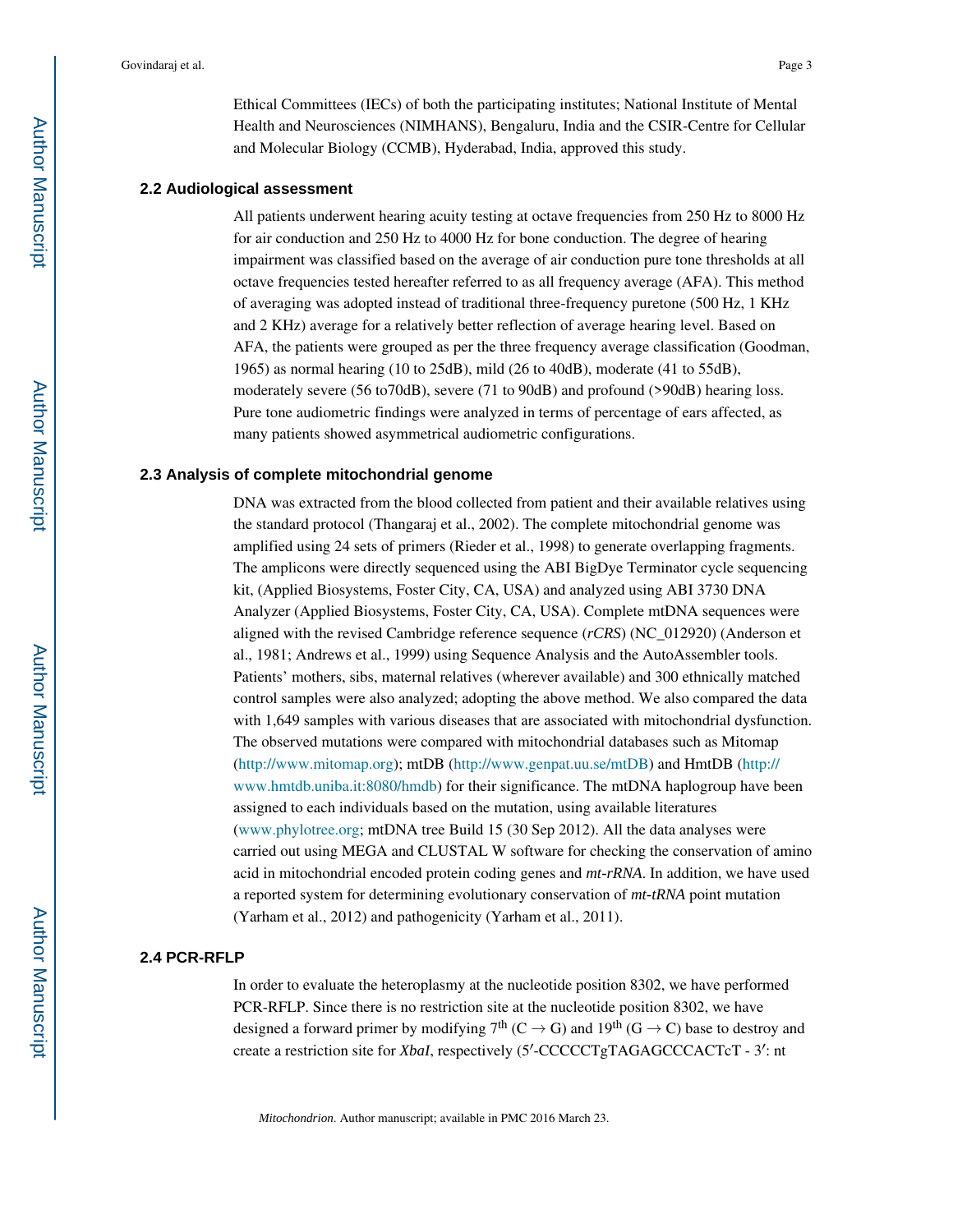8281- 8300; and a reverse primer  $(5' - ATTTAGTTGGGGCATTTCACTG - 3'$ : nt 8358 – 8380). PCR was performed for 30 cycles (95 °C for 30s, 55 °C for 30s, 72 °C for 1min) on the GeneAmp 9700 Thermal Cycler (Applied Biosystems, Perkin-Elmer). PCR products were initially sequenced using the reverse primers to confirm the mismatches introduced. After confirming the mismatch by sequencing, PCR products were digested with *XbaI*. The digested amplicons were size fractionated using 10% non-denaturing acrylamide gel electrophoresis. The gel was stained with ethidium bromide and visualized under UV. Gel image was captured and the bands were evaluated subjected to densitometric analysis.

#### **2.5 Screening for the A8302G mtDNA mutation**

We have screened for the A8302G mutation in 10,844 samples, of which 2,245 shared the R haplogroup. These samples belonged to different social (Caste/Tribe/Religious) groups from different regions of India, Bangladesh and Nepal. The names of the populations and their geographical locations are given in Table S1.

#### **2.6 Statistical analysis**

Descriptive statistics mean  $\pm$  standard deviation (range) for continuous variables and number (percentage) for categorical variables were used to express data. All the data analyses were carried out using SPSS Ver. 13.0.

#### **3. Results**

#### **3.1 Clinical findings**

All the 45 patients (from 40 families) of MMND were from Southern India, including 17 from Karnataka, 15 from Andhra Pradesh, 9 from Tamil Nadu and 4 from Kerala. Among these, 7 patients were familial MMND and 13 were familial MMNDV, 16 were sporadic MMND and 9 were sporadic MMNDV. Consanguinity was noted in 5 (11.1%) patients. Pedigree analysis revealed that in most families the disease was transmitted as an apparent autosomal recessive trait (Figure S1) and no autosomal dominant trait was observed. In two families (F5 and F8), a maternal inheritance pattern was suggested (Figure S1). There were 19 men and 26 women (42: 58) and the mean age (range) at onset was  $14.2 \pm 5.7$  years (1– 32) and at registration was  $18.7 \pm 6.4$  (8–32) years. Mean duration of illness was  $62.8 \pm 47.5$ (3–180 months). The major initial symptom at onset was impaired hearing in the majority (60%) of patients and upper limb weakness and atrophy in 15.6%. A significant number of patients had a slender habitus (Figure 1).

The neurological deficits of the patients are given in Table 1. The salient findings were bilateral sensori-neural hearing impairment in all and evidence of bulbar dysfunction in more than 75% of patients. Primary optic atrophy was noted in 18 (40%) and associated vision impairment in 12 patients. Atrophy and weakness of the distal muscles of the upper limbs were observed in 25 (55.6%) patients. Twelve patients demonstrated minimal cerebellar signs; gait ataxia was seen in all cases. Two also had cerebellar dysarthria. There were 7 deaths and the age at death ranged from 13 to 45 years.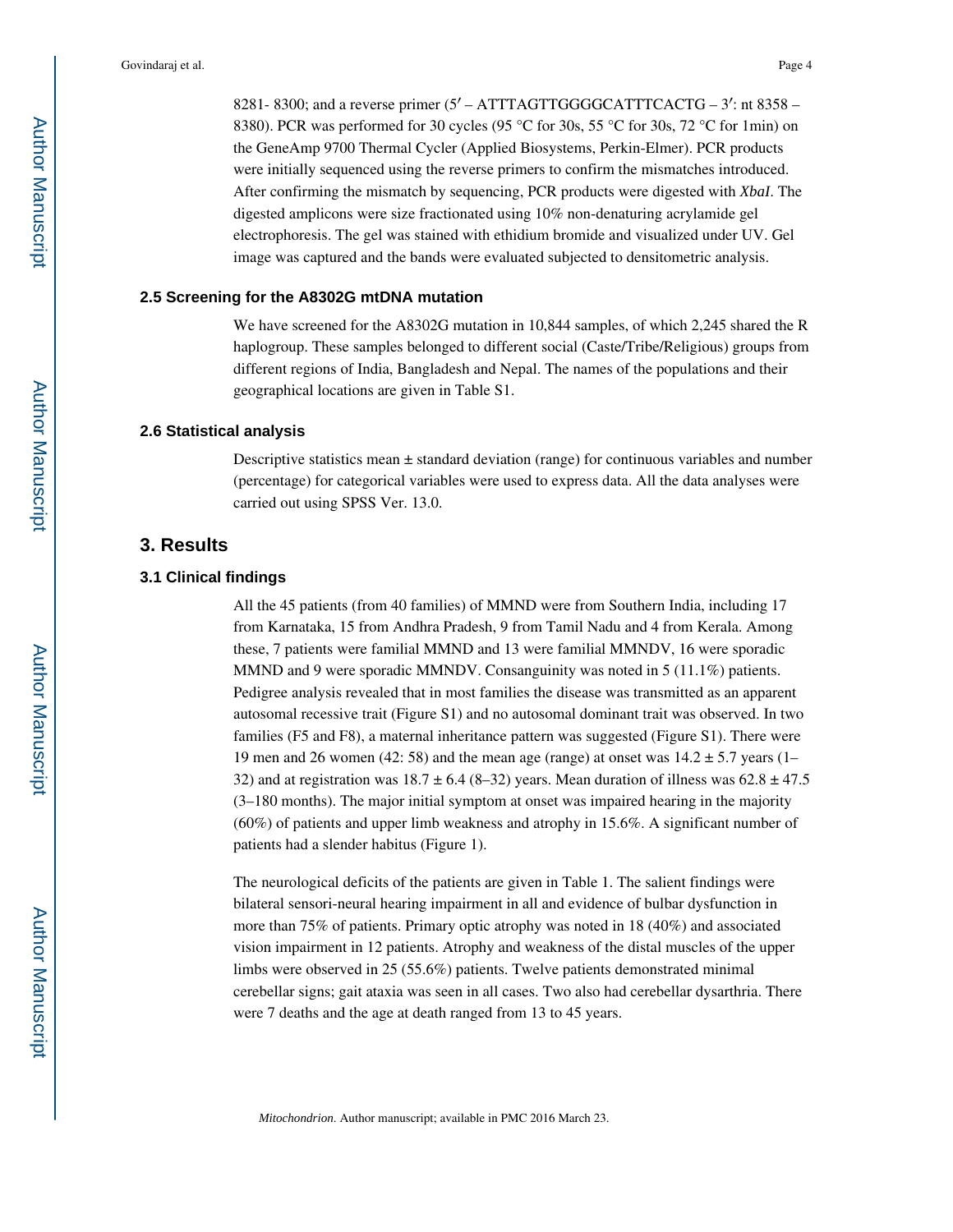#### **3.2 Biochemical, histopathological, and imaging analysis**

In all patients the following were normal: complete blood count, serum electrolytes, urine analysis, thyroid function, liver and renal function, and serum creatine kinase tests. In 6 cases, total serum hexoseaminidase A and B activity levels were also normal. Electromyography in 42 out of 45 patients revealed evidence of active denervation in 32 (76.1%), chronic denervation in 32 (76.1%) and reinnervation in 25 (59.5%). Motor and sensory conductions were normal with no evidence of conduction block. Left biceps muscle biopsy was performed in 17 cases, which showed evidence of neurogenic atrophy in 11 (64.7%) samples and remaining 6 (35.3%) was normal. There was no evidence of mitochondrial myopathy. Electron microscopy was normal in 6 cases. Visual evoked potentials performed in 10 cases revealed absent waveforms in 3 cases, prolonged P100 latencies in one patient and all these have MMNDV. CT scan of brain in 3 cases and MRI of brain in 10 cases were normal.

#### **3.3 Audiological findings**

Audiometry was performed in all 45 patients. Various degrees of hearing acuity (from normal hearing to profound hearing loss) were demonstrated amongst all. The results of the distortion product (DP) otoacoustic emissions (OAE) and auditory brain stem response (ABR) were available for 22 cases. The most significant finding was the presence of good OAEs in presence of impaired AFA (ranging from mild to profound degree of SN hearing loss). In all these ears the ABR was also abnormal, where the waveforms were either totally dys-synchronized or had delayed absolute as well as inter peak latencies.

#### **3.4 Analysis of complete mitochondrial genome**

Complete mtDNA sequencing of 45 patients and their available maternal relatives revealed a total of 396 variations across the genome. All the variants were analyzed using the mitochondrial databases, such as; Mitomap, mtDB and HmtDB to check for the significance of the mutations. Among the total variations, 13 were reported to be associated with various diseases (Table 2) and 35 private (33 non-synonymous and 2 in *mt-tRNA*) variations (Table 3).

The disease associated mutations includes; 3 in 12S rRNA (m.1243 T>C; m.1291T>C and m. 1453A>G) gene, 4 in *mt-tRNA* genes m.4454T>C (*mt-tRNAmet*), m.5843A>G (*mt* $tRNA<sup>Tyr</sup>$ , m.12308G>A ( $mt$ - $tRNA<sup>Leu</sup>$ ) and m.15924A>G ( $mt$ - $tRNA<sup>Thr</sup>$ ), 3 in NADH dehydrogenase (*MT-ND*) genes of complex I (m.5460A>G in *MT-ND2*; m.10398A>G in *MT-ND3* and m.13708G>A in *MT-ND5*), one mutation in each complexes *MT-COI* gene (m. 6267G>A) of complex IV, *MT-ATPase6* (m.8701A>G) of complex V and *MT-CYB* (m. 15497G>A) of complex III (Table 2).

Most of the variants are well-known and none of them could be stated as "novel" (Bandelt et al., 2009). Hence, we have analyzed the private non-synonymous variants in each MMND families other than haplogroup-defined variations, which may influence the phenotype expression (Hudson et al., 2007; Ji et al., 2008). We observed 35 private variants (33 nonsynonymous and 2 in *mt-tRNA* genes) (Table 3). These variations were noticed in 26 out of 45 MMND patients.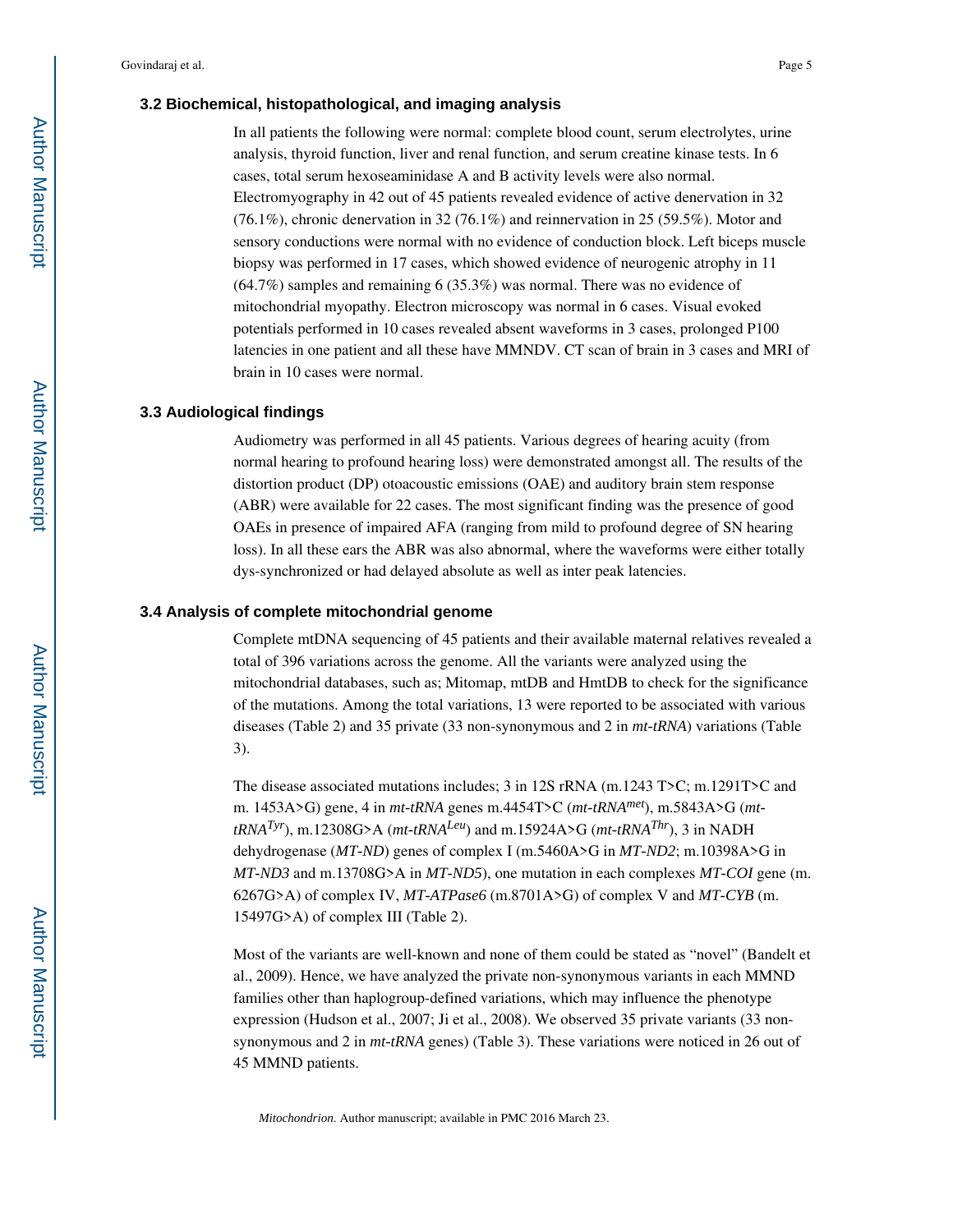A total of 74 non-synonymous variants were observed in the MMND patients, of which 33 were found to be private non-synonymous variants (Table 3). A total of 16 out 33 variants were observed in *MT-ND* genes that includes 3 variants in *MT-ND1* (m.3565A>G; m. 3533A>G; m.4232T>C), 5 in *MT-ND2* (m.4501C>T; m.4674A>G; m.5046G>A; m. 5319A>G; m.5461C>T), 1 in *MT-ND3* (m.10084T>C), 2 in *MT-ND4* (m.11061C>T; m. 11321A>G), 1 in *MT-ND4L* (m.10610A>G) found in two families (F9 and F11), 2 in *MT-ND5* (m.12491C>T; m.14061C>T) and 2 in *MT-ND6* genes (m.14163C>T; m.14634T>C). Ten variations were observed in *MT-CO* genes that include 3 in *MT-COI* (m.6250C>T; m. 7149A>G; m.7229A>G), 4 in *MT-COII* (m.7664G>A; m.7830G>A; m.7854T>C; m. 8133C>T) and 3 in *MT-COIII* (m.9316T>C; m.9612G>A; m.9948G>A). Three variations in *MT-CYB* gene (m.14798T>C; m.15287T>C; m.15323G>A (F32 and F40). In addition, four variations were observed in complex V, of which 3 in *MT-ATPase6* (m.9095G>A; m. 9098T>C; m.9140C>T) and one variation in *MT-ATPase8* (m.8436C>T).

In tRNA genes, a total 13 variations were observed, of which 2 were private variants, m. 8302A>G (Figure 2A) in *mt-tRNALys*, which was found in three families (F3, F28 and F36) and was not found in controls. Since this variant was observed in three families, we have used PCR-RFLP method to measure the ratio of wild type (A) vs mutant (G) at the nucleotide position 8302 in all the three available maternal family members. Although direct sequencing method did not find the wild type allele (A), the PCR-RFLP method helped in finding the low level  $(11.00\% - 17.93\%)$  of wild type allele (Figure 2Ba). However, there is no significant level of allelic difference observed between affected and unaffected individuals of the family studied (Figure 2Bb) and remaining one variant was in *mt-tRNAHis*  gene (m.12172A>G).

#### **3.5 Phylogenetic analysis**

The phylogenetic analysis of mtDNA-based haplogrouping of the MMND patients revealed that they fell in different haplogroups (Figure 3). The M derived haplogroup were observed in 43.9% of the individuals analyzed, that include M2a (3), M2b (1), M3a (1), M5a (4), M6a (1), M35a (1), M38a (1), M4″67 (1), M66 (2), M42b (1), M52a (1) and G2a (1). Haplogroup R was observed in 21.95% of the patients with its sub-haplogroups: R5a1a, R6a, R8, R8b1, R30b and R31b subgroups. The sub-haplogroup of U; U1a (2), U2 (5) [*i.e.* U2a (1), U2c (3)], U4b (1) and U5b (1) were present in 20.07% of the patients. The haplogroup W6 was observed in two patients. In addition, the haplogroups HV, HV2, H2a and H2b were also observed one each.

#### **4. Discussion**

Madras Motor Neuron Disease is a unique disorder, predominantly reported from Southern India. The underlying cause of the disease remains the biggest challenge for the researchers and clinicians. No causative MMND gene defect has been identified. Because some MMND pedigrees are consistent with maternal transmission of the MMND trait, and because elements of the MMND phenotype are similar to the clinical profile in mitochondrial disorders, we have explored the role of mitochondria in causing MMND. It is well established that many mitochondrial diseases result from mutations in mtDNA (Wallace et al., 1988; Holt et al., 1990). We have therefore sequenced the complete mtDNA of 45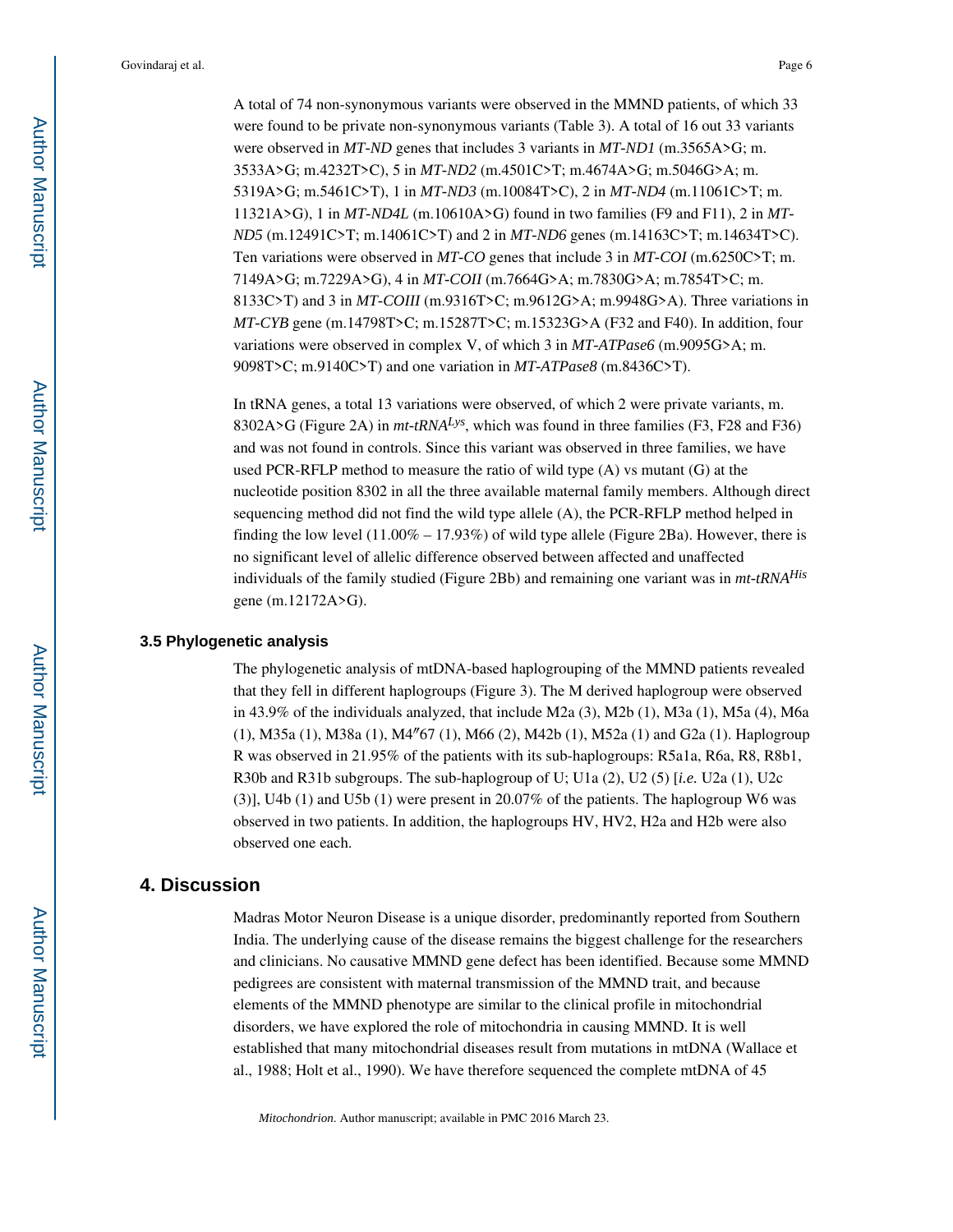MMND patients and their available maternal relatives to assess the inheritance pattern of MMND.

Complete mtDNA sequencing of 45 patients and their available maternal relatives revealed a total of 396 variations across the mitochondrial genome, including 13 disease-associated and 35 private variations that includes 33 non-synonymous, 2 in *mt-tRNA* genes. A total of 32 variations were observed in *mt-rRNA* genes, including three mutations in 12S rRNA gene [(m.1243 T>C (F1and F34); m.1291T>C (F29) and m. 1453A>G (F12)], which is reported to be associated with hearing impairment (Table 2) (Rydzanicz et al., 2009; Ballana et al., 2006). These mutations were found in four families (8.8%), thus indicating the involvement of *mt-rRNA* mutations in hearing impairment of these patients. In *mt-tRNA* genes, 4 variations reported to be associated with disease was observed in 10 patients/families. Of which, m.4454T>C in *mt-tRNAmet* was observed in three families (F8, F23 and F33) with same haplogroup (M5a2a1) background (Table 3). Interestingly, this mutation was reported to be associated with hypertension in Han-Chinese, where the oxygen consumption rate of the cells found to be decreased (Zhu et al., 2009). Although this variant exist in low frequency among controls (1.6%), considering the fact that this mutation has been reported with phenotypic effect among Han-Chinese, we hypothesis that the MMND phenotype in the study samples might be due to its present in M5a2a1 haplogroup background (www.phylotree.org) (Table 3). The m.5843A>G in *mt-tRNATyr* was reported in atypical mitochondrial cytopathy presenting with focal segmental glomerulosclerosis in one patient (F15) (Scaglia et al., 2011).

Five diseases associated mutations were observed in protein coding genes that includes 3 in *MT-ND* genes of complex I (m.5460A>G in *MT-ND2*; m.10398A>G in *MT-ND3* and m. 13708G>A in *MT-ND5*). The m. 5460A>G (*MT-ND2*), is a haplogroups (L0, L1, L3, M, N, H, U, R) defining variant, which was reported earlier in association with Alzheimer's and Parkinson's diseases and also known to be polymorphic (Mitomap) have been detected in three families [F1 (W6), F34 (W6) and F39 (M52a)] in the present study. The m.10398A>G was the "N" haplogroup defining marker, however we observed this mutation with "M" haplogroup in about 40% MMND patients. This polymorphism has been reported to alter the cell pH, and associated with metabolic syndrome and breast cancer (Kazuno et al., 2006). The m.13708G>A (*MT-ND5*), which was previously reported with Leber's Hereditary Optic Neuropathy (LHON), was found in two families [F12 (M2b1b) and F27 (R5ala). This mutation was earlier reported as J haplogroup marker and associated with LHON in European population (Torroni et al., 1997; Howell et al., 1991). However, two patients in the present study with m.13708G>A mutation were from different haplogroup [F12 (M2b1b) and F27 (R5ala) background and showing different clinical features suggesting that this mutation may modulate the disease expressions, irrespective of the haplogroup. A study on LHON patients from China suggests that the secondary mutation, G13708A, shows variable penetrance with different mtDNA haplotype background. They further suggested that unknown nuclear gene and/or other factors contributing to different clinical penetrance of LHON (Wang et al., 2008).

One missense mutation (m.6267G>A) detected in *MT-COI* gene was reported earlier in prostate cancer was found in a patient (F20). The polymorphism m.8701A>G in *MT-*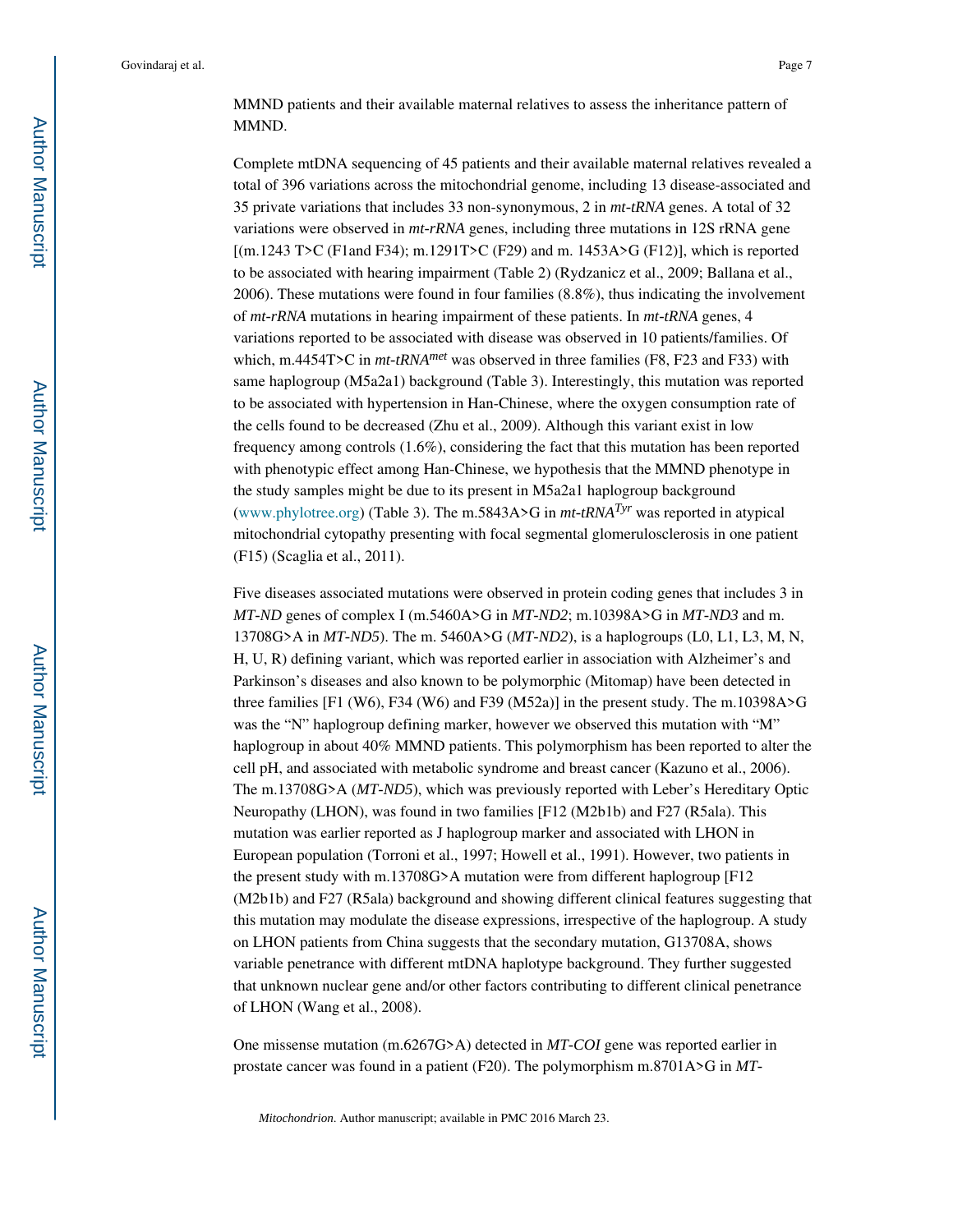*ATPase6* of complex V has been reported to alter mitochondrial matrix pH and intracellular calcium dynamics (Kazuno et al., 2006) was observed in 42.2% of MMND patients of the present study. The m.15497G>A mutation in *MT-CYB* changing amino acid from glycine to serine, reported elsewhere to cause exercise intolerance (Tarnopolsky et al., 2004), was observed in a single patient (F35). Out of 13 disease-associated mutations, 3 mutations (m. 1291A>G, m.5843A>G and m.15497G>A) were not found in controls (Table 2) and the remaining 10 mutations were observed in both controls and MMND patients with different haplogroup background, hence these mutations may also play a role along with nuclear/ unknown factor(s) in the disease phenotype.

Thirty-three out of 74 were private non-synonymous variations; of which 16 were in *MT-ND*  genes, 10 were in *MT-CO,* 3 were in *MT-CYB* and 4 were in *MT-ATPase* genes. Although these non-synonymous variations were located widely across the mitochondrial genome, the highest frequency of mutations was observed in the *MT-ND* and *MT-CO* genes. Accumulation of mitochondrial point mutations in *MT-ND* genes (Complex I) leads to aging and oxidative damage (Beal, 2005). In *MT-ND* genes, we observed 123 variations, of which 16 were private non-synonymous and 3 were disease-associated. We note that mutations in complex I were reported to cause Parkinson's disease, mitochondrial encephalomyopathy lactic acidosis and stroke like episodes (MELAS), and Leigh's disease (Shanske et al., 2008; Malfatti et al., 2007; Smigrodzki et al., 2004). In the *MT-CO* gene we found 10 private nonsynonymous and one disease-associated mutations. Cytochrome c oxidase deficiency in humans is associated with a wide range of clinical phenotypes (Pecnia et al., 2004). Cytochrome c oxidase mutations arise in genes encoding four nuclear-encoded assembly factors (Surf1p, Cox10p, Sco1p and Sco2p); (Bratton et al., 2003). Of particular interest in this study of MMND is the report that the heteroplasmic state of a 5-bp deletion in the *MT-COI* gene is associated with MND, which is unusual for mitochondrial disorders (Comi et al., 1998).

Mutations in tRNA genes affect the translation of mitochondrial proteins. We observed four disease-associated mutations (m.4454T>C; m.5483A>G; m.12308A>G and m.15924A>G) and two private mutations (m.8302A>G and m.12172A>G). The m.8302A>G in mttRNA<sup>Lys</sup> was observed in three families [F3 (R8b1), F28 (R<sup>\*</sup>) and F36(R<sup>\*</sup>)] with R haplogroup background. Since, this mutation was not seen in the reported data for the "R" haplogroup defining motifs, we checked this variant exclusively in 10,844 random individuals inhabited all over India, Bangladesh and Nepal (Figure S2) and compared with 1649 samples of various diseases associated with mitochondrial dysfunction (neuromuscular disorders-Vanniarajan et al., 2006; cardiomyopathy-Prasad et al., 2006; oligoasthenozoospermia-Rani et al., 2006; recurrent pregnancy loss-Vanniarajan et al., 2011; Noonan syndrome-Rani et al., 2010; chronic periodontitis- Govindaraj et al., 2011; and unpublished data). This mutation was also present in one patient showing clinical features of Leigh's disease (Unpublished data) but absent in remaining 10,844 random samples analyzed. Earlier study has shown that the m.8302A>T mutation was observed in patients with mitochondrial disorders and further they could not able to characterized the variant (Sternberg et al., 2001). In addition, the m.8302A>G variant was seen in one sample (JQ704923) (Behar et al., 2012) falling in the HV0 haplogroup; however, it is not a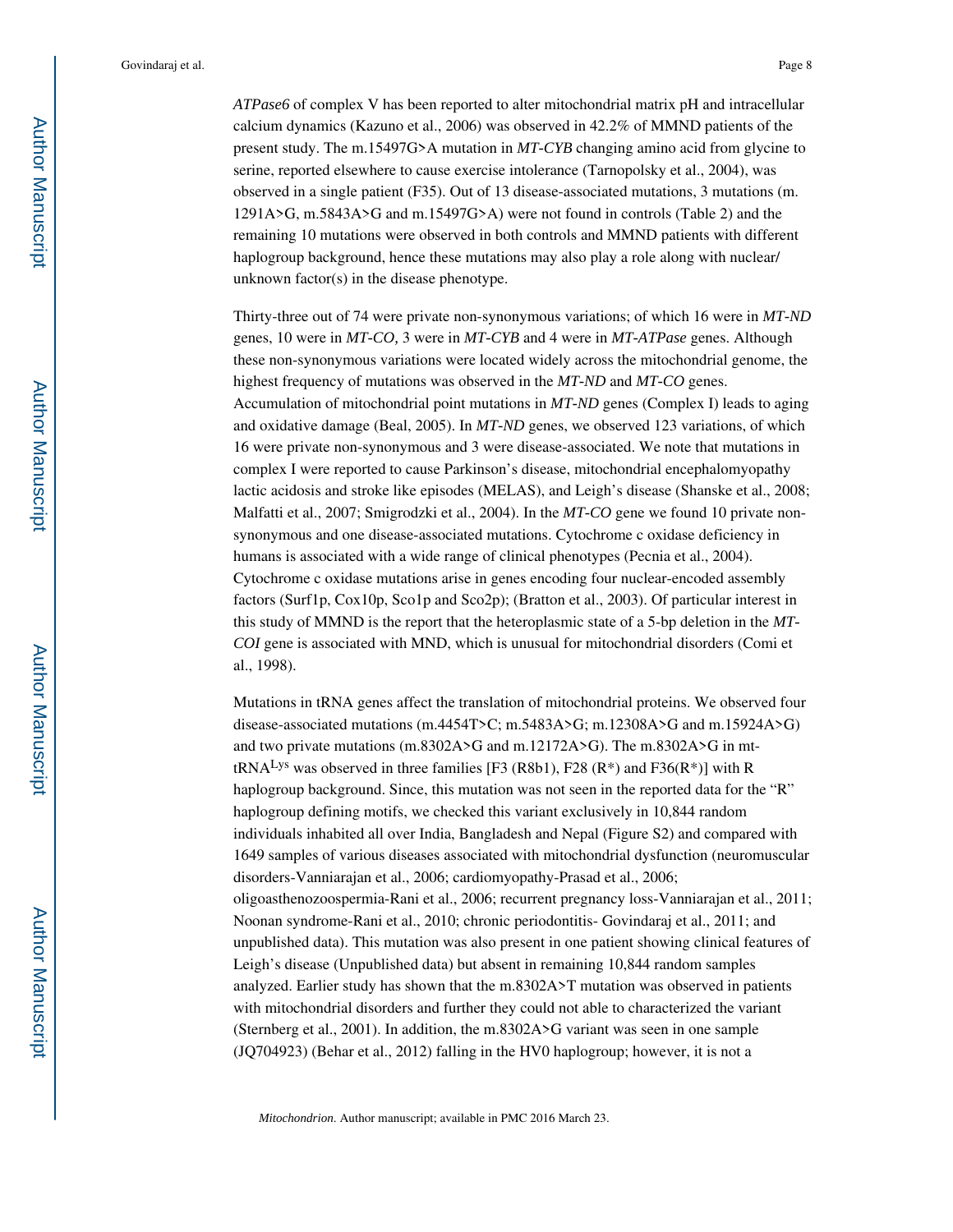haplogroup defining variant (www.phylotree.org). In the present study, we found m. 8302A>G variant in homoplasmic (Sanger sequencing) condition in three families with MMND (Figure 2A), however, PCR-RFLP analysis showed a low level (>18%) of wild type allele 'A' in all the patients, their mother and the sibs (Figure 2B). However, there is no significant difference between affected and unaffected individuals among the families. These three families (F3, F28, F36) belong to FMMNDV and the clinical features were common like optic atrophy, visual impairment and SNHL; and upper and lower muscle weakness were different among them (Table S2). Hence, m.8302A>G variant could be a rare polymorphic event exists in major haplogroup "R" background.

The inheritance pattern in most of the pedigrees suggested an autosomal recessive mode of inheritance; in two, F5 and F8, the pattern suggested maternal inheritance (Figure S1). In family F5, complete mtDNA sequencing failed to detect any pathogenic mutations. In family F8 there was one private non-synonymous homoplasmic variant (m.11321A>G) in *MT-ND4* gene replacing the amino acid from asparagine to aspartic acid was detected. The mother, maternal uncle and sister of the pedigree (F8), all of whom have this missense mutation, Because these individuals did not have the MMND phenotype, this mutation in not likely to have caused MMND, unless the mutation is relatively impenetrant or there is heteroplasmy with reduced copy numbers of mutant mtDNA in these individuals. Another interesting family (F18) shows three private non-synonymous variations (m.7854T>C; m. 8133C>T and m.14163C>T), which were not assigned to any particular haplogroup (Table 3). However, the patient is sporadic, which the three mutations were also observed in the mother, hence we could predict that mtDNA mutations along with some nuclear genes and or environmental factors may play a significant role in the pathogenesis of the patient.

In conclusion, our data revealed the presence of numerous mtDNA point mutations in individuals with MMND. Although we do not find either a single mtDNA mutation or mutations in a single mitochondrial gene in all cases, association of observed mtDNA mutations with MMND cannot be ignored. Our data are consistent with the alternative view that mtDNA variants may have an indirect role in the pathogenesis of MMND, perhaps interacting with a causal genetic defect and one or more environmental factors. It is likely that full genome or exome sequencing (now underway) will be an important next step in defining understanding of the genetic basis of MMND.

#### **Supplementary Material**

Refer to Web version on PubMed Central for supplementary material.

#### **Acknowledgments**

We thank all the sample donors who have participated in this study. KT was supported by the Department of Biotechnology (DBT), Government of India; and the Council of Scientific and Industrial Research (CSIR), Government of India. RHB received generous support from the ALS Therapy Alliance, Project ALS, the Angel Fund, the Pierre L. de Bourgknecht ALS Research Foundation, the Al-Athel ALS Research Foundation, and NIH/ NINDS grant 1R01NS050557.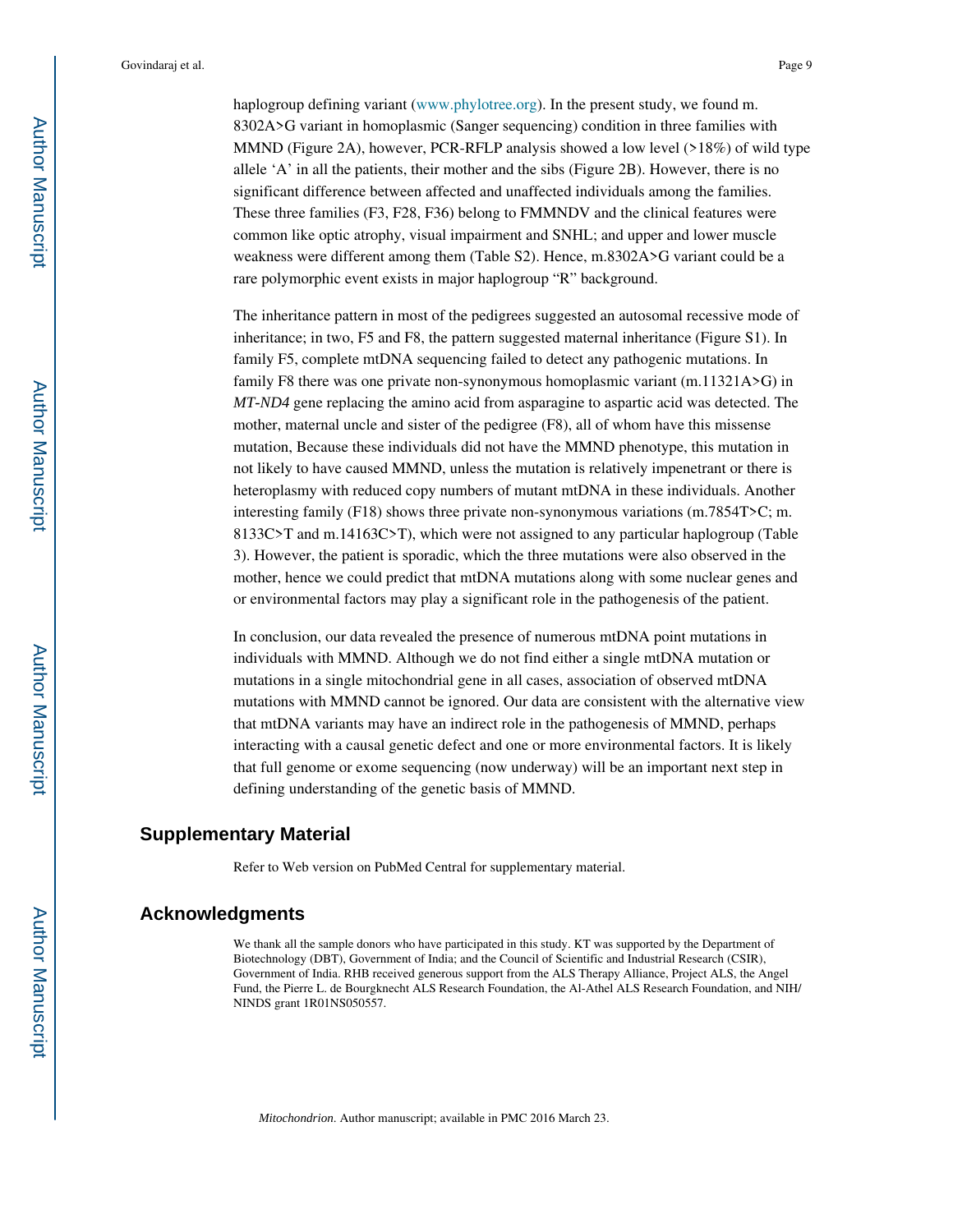#### **References**

- Anderson S, Bankier AT, Barrell BG, de Bruijn MH, Coulson AR, Drouin J, Eperon IC, Nierlich DP, Roe BA, Sanger F, Schreier PH, Smith AJ, Staden R, Young IG. Sequence and organization of the humanmitochondrial genome. Nature. 1981; 290:457–465. [PubMed: 7219534]
- Andrews RM, Kubacka I, Chinnery PF, Lightowlers RN, Turnbull DM, Howell N. Reanalysis and revision of the Cambridge reference sequence for human mitochondrial DNA. Nat Genet. 1999; 23:147. [PubMed: 10508508]
- Ballana E, Morales E, Rabionet R, Montserrat B, Ventayol M, Bravo O, Gasparini P, Estivill X. Mitochondrial 12S rRNA gene mutations affect RNA secondary structure and lead to variable penetrance in hearing impairment. Biochem Biophys Res Commun. 2006; 341:950–957. [PubMed: 16458854]
- Bandelt HJ, Salas A, Taylor RW, Yao YG. Exaggerated status of "novel" and "pathogenic" mtDNA sequence variants due to inadequate database searches. Hum Mutat. 2009; 30:191–196. [PubMed: 18800376]
- Beal MF. Mitochondria take center stage in aging and neurodegeneration. Ann Neurol. 2005; 58:495– 505. [PubMed: 16178023]
- Behar DM, van Oven M, Rosset S, Metspalu M, Loogvali EL, Silva NM, Kivisild T, Torroni A, Villems RA. A 'Copernican' reassessment of the human mitochondrial DNA tree from its root Am. J Hum Genet. 2012; 90 (4):675–684.
- Bratton M, Mills D, Castleden CK, Hosler J, Meunier B. Disease-related mutations in cytochrome c oxidase studied in yeast and bacterial models. Eur J Biochem. 2003; 270:1222–1230. [PubMed: 12631280]
- Carelli V, Giordano C, d'Amati G. Pathogenic expression of homoplasmic mtDNA mutations needs a complex nuclear-mitochondrial interaction. Trends Genet. 2003; 19:257–262. [PubMed: 12711217]
- Comi GP, Bordoni A, Salani S, Franceschina L, Sciacco M, Prelle A, Fortunato F, Zeviani M, Napoli L, Bresolin N, Moggio M, Ausenda CD, Taanman JW, Scarlato G. Cytochrome c oxidase subunit I microdeletion in a patient with motor neuron disease. Ann Neurol. 1998; 43:110–116. [PubMed: 9450776]
- Ghelli A, Porcelli AM, Zanna C, Vidoni S, Mattioli S, Barbieri A, Iommarini L, Pala M, Achilli A, Torroni A, Rugolo M, Carelli V. The background of mitochondrial DNA haplogroup J increases the sensitivity of Leber' hereditary optic neuropathy cells to 2, 5-hexanedione toxicity. PLoS One. 2009; 4:e7922. [PubMed: 19936068]
- Goodman A. Reference zero levels for pure-tone audiometer. ASHA. 1965; 7:262–263.
- Gourie-Devi M, Nalini A. Madras motor neuron disease variant, clinical features of seven patients. J Neurol Sci. 2003; 209:13–17. [PubMed: 12686396]
- Govindaraj P, Khan NA, Gopalakrishna P, Chandra RV, Vanniarajan A, Reddy AA, Singh S, Kumaresan R, Srinivas G, Singh L, Thangaraj K. Mitochondrial dysfunction and genetic heterogeneity in chronic periodontitis. Mitochondrion. 2011; 11:504-512. [PubMed: 21296687]
- Holt IJ, Harding AE, Petty RK, Morgan-Hughes JA. A new mitochondrial disease associated with mitochondrial DNA heteroplasmy. Am J Hum Genet. 1990; 46:428–433. [PubMed: 2137962]
- Howell N, Kubacka I, Xu M, McCullough DA. Leber hereditary optic neuropathy: involvement of the mitochondrial ND1 gene and evidence for an intragenic suppressor mutation. Am J Hum Genet. 1991; 48:935–942. [PubMed: 2018041]
- Hudson G, Carelli V, Spruijt L, Gerards M, Mowbray C, Achilli A, Pyle A, Elson J, Howell N, La Morgia C, Valentino ML, Huoponen K, Savontaus ML, Nikoskelainen E, Sadun AA, Salomao SR, Belfort R Jr, Griffiths P, Man PY, de Coo RF, Horvath R, Zeviani M, Smeets HJ, Torroni A, Chinnery PF. Clinical expression of Leber hereditary optic neuropathy is affected by the mitochondrial DNA-haplogroupbackground. Am J Hum Genet. 2007; 81:228–233. [PubMed: 17668373]
- Ji Y, Zhang AM, Jia X, Zhang YP, Xiao X, Li S, Guo X, Bandelt HJ, Zhang Q, Yao YG. Mitochondrial DNA haplogroups M7b1′2 and M8a affect clinical expression of leber hereditary optic neuropathy in Chinese families with the m. 11778G>A mutation. Hum Mutat. 2011; 32(11): 1319–1325. [PubMed: 21882289]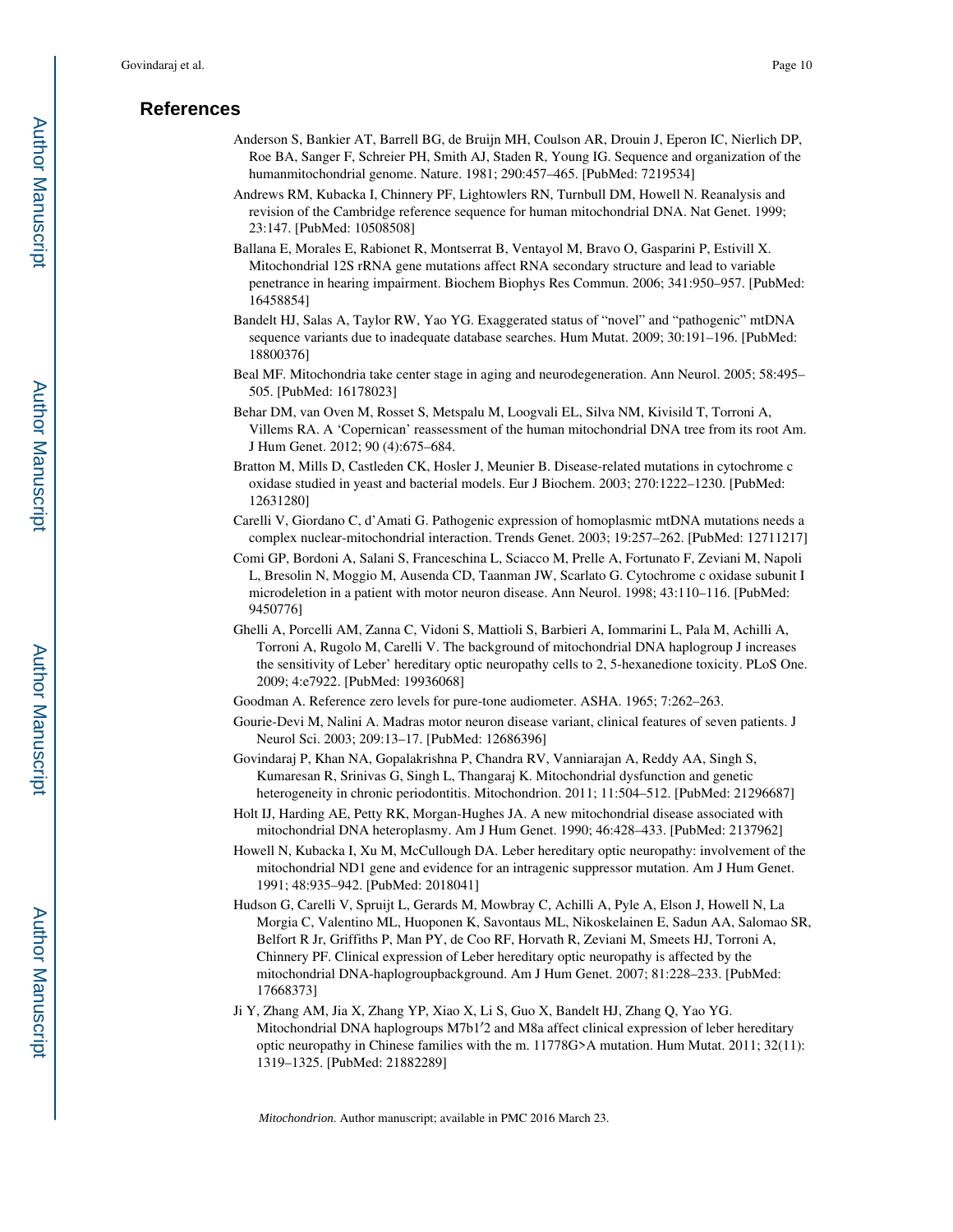- Kazuno AA, Munakata K, Nagai T, Shimozono S, Tanaka M, Yoneda M, Kato N, Miyawaki A, Kato T. Identification of mitochondrial DNA polymorphisms that alter mitochondrial matrix pH and intracellular calcium dynamics. PLoS Genetics. 2006; 2(8):e128. [PubMed: 16895436]
- Malfatti E, Bugiani M, Invernizzi F, de Souza CF, Farina L, Carrara F, Lamantea E, Antozzi C, Confalonieri P, Sanseverino MT, Giugliani R, Uziel G, Zeviani M. Novel mutations of ND genes in complex I deficiency associated with mitochondrial encephalopathy. Brain. 2007; 130:1894– 1904. [PubMed: 17535832]
- Meenakshisundaram E, Jagannathan K, Ramamurthy B. Clinical pattern of motor neuron disease seen in younger age groups in Madras. Neurology India. 1970; 18:109–112. [PubMed: 5508105]
- Nalini A, Thennarasu K, Yamini BK, Shivashankar D, Krishna N. Madras motor neuron disease (MMND): clinical description and survival pattern of 116 patients from Southern India seen over 36 years (1971–2007). J Neurol Sci. 2008; 269:65–73. [PubMed: 18261745]
- Nalini A, Yamini BK, Gayatri N, Thennarasu K, Gope R. Familial Madras motor neuron disease (FMMND): study of 15 families from southern India. J Neurol Sci. 2006; 250:140–146. [PubMed: 17010382]
- Nalini, A.; Pandraud, A.; Mok, K.; Houlden, H. Madras motor neuron disease (MMND) is distinct from the riboflavin transporter genetic defects that cause Brown-Vialetto-Van Laere Syndrome (BVVL) and C9ORF72 expansions. (Unpublished)
- Pecina P, Houstkova H, Hansikova H, Zeman J, Houstek J. Genetic defects of cytochrome c oxidase assembly. Physiol Res. 2004; 53(Suppl 1):S213–223. [PubMed: 15119951]
- Prasad GN, Vanniarajan A, Emmanuel C, Cherian KM, Singh L, Thangaraj K. Novel mitochondrial DNA mutations in a rare variety of hypertrophic cardiomyopathy. Int J Cardiol. 2006; 109:432– 433. [PubMed: 16266762]
- Rani DS, Vanniarajan A, Gupta NJ, Chakravarty B, Singh L, Thangaraj K. A novel missense mutation C11994T in the mitochondrial ND4 gene as a cause of low sperm motility in the Indian subcontinent. Fertil Steril. 2006; 86:1783–1785. [PubMed: 17069814]
- Rani DS, Dhandapany PS, Nallari P, Govindaraj P, Singh L, Thangaraj K. Mitochondrial DNA haplogroup 'R' is associated with Noonan syndrome of south India. Mitochondrion. 2010; 10:166– 173. [PubMed: 20006740]
- Raule N, Sevini F, Santoro A, Altilia S, Franceschi C. Association studies on human mitochondrial DNA: methodological aspects and results in the most common age-related diseases. Mitochondrion. 2007; 7:29–38. [PubMed: 17306632]
- Rieder MJ, Taylor SL, Tobe VO, Nickerson DA. Automating the identification of DNA variations using quality-based fluorescence re-sequencing: analysis of the human mitochondrial genome. Nucleic Acids Res. 1998; 26:967–973. [PubMed: 9461455]
- Rydzanicz M, Wrobel M, Cywinska K, Froehlich D, Gawecki W, Szyfter W, Szyfter K. Screening of the general Polish population for deafness-associated mutations in mitochondrial 12S rRNA and tRNA Ser(UCN) genes. Genet Test Mol Biomarkers. 2009; 13:167–172. [PubMed: 19371214]
- Scaglia F, Vogel H, Hawkins EP, Vladutiu GD, Liu LL, Wong LJ. Novel homoplasmic mutation in the mitochondrial tRNATyr gene associated with atypical mitochondrial cytopathy presenting with focal segmental glomerulosclerosis. Am J Med Genet. 2003; 123A (2):172–178. [PubMed: 14598342]
- Shanske S, Coku J, Lu J, Ganesh J, Krishna S, Tanji K, Bonilla E, Naini AB, Hirano M, DiMauro S. The G13513A mutation in the ND5 gene of mitochondrial DNA as a common cause of MELAS or Leigh syndrome: evidence from 12 cases. Arch Neurol. 2008; 65:368–372. [PubMed: 18332249]
- Smigrodzki R, Parks J, Parker WD. High frequency of mitochondrial complex I mutations in Parkinson's disease and aging. Neurobiol Aging. 2004; 25:1273–1281. [PubMed: 15465623]
- Sternberg D, Chatzoglou E, Laforet P, Fayet G, Jardel C, Blondy P, Fardeau M, Amselem S, Eymard B, Lombes A. Mitochondrial DNA transfer RNA gene sequence variations in patients with mitochondrial disorders. Brain. 2001; 124:984–994. [PubMed: 11335700]
- Sundaram C, Meena AK, Uppin MS, Govindaraj P, Vanniarajan A, Thangaraj K, Kaul S, Kekunnaya R, Murthy JM. Contribution of muscle biopsy and genetics to the diagnosis of chronic progressive external opthalmoplegia of mitochondrial origin. J Clin Neurosci. 2011; 18:535–538. [PubMed: 21277779]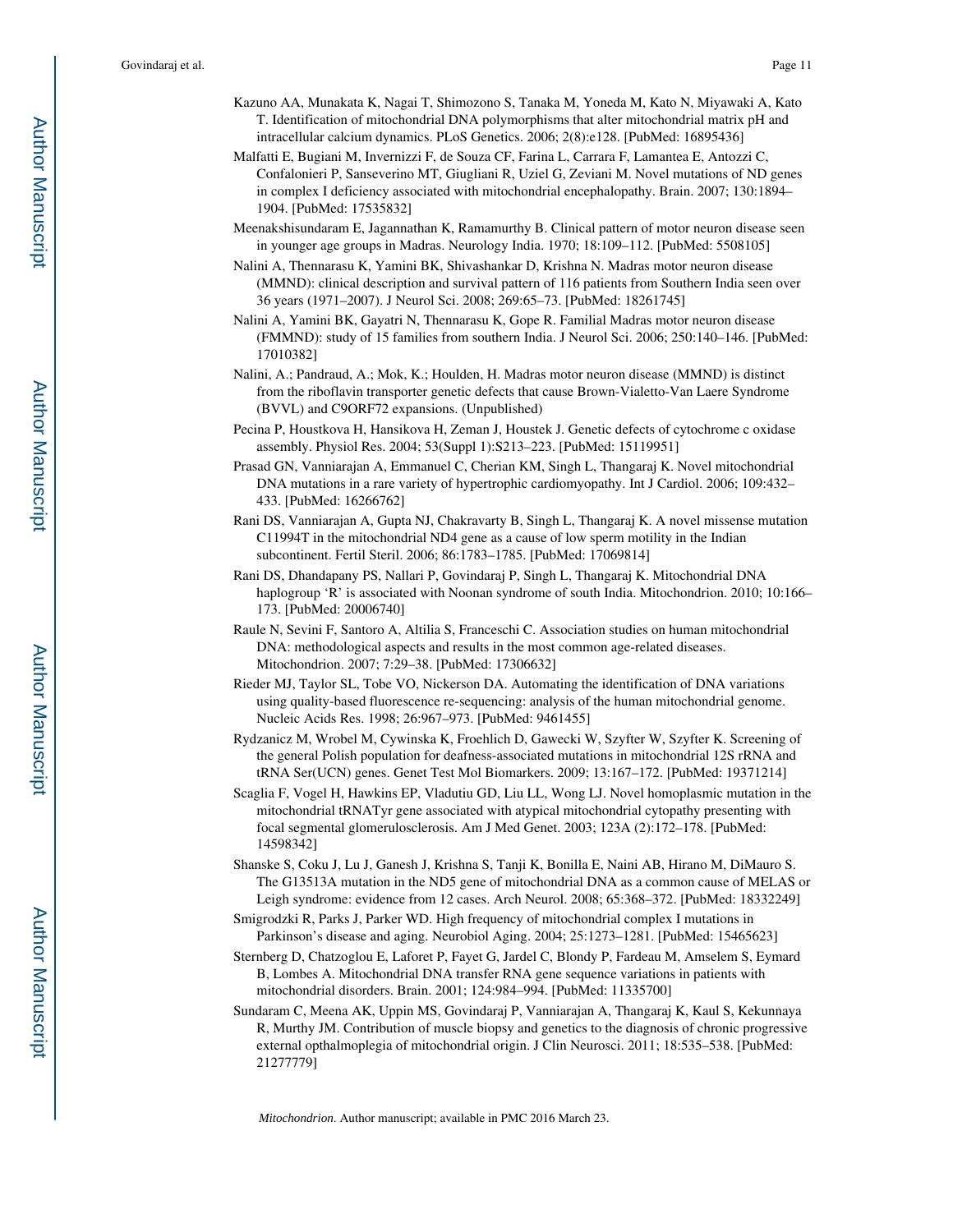- Tarnopolsky MA, Simon DK, Roy BD, Chorneyko K, Lowther SA, Johns DR, Sandhu JK, Li Y, Sikorska M. Attenuation of free radical production and paracrystalline inclusions by creatine supplementation in a patient with a novel cytochrome b mutation. Muscle Nerve. 2004; 29:537– 547. [PubMed: 15052619]
- Thangaraj K, Joshi MB, Reddy AG, Gupta NJ, Chakravarty B, Singh L. CAG repeat expansion in the androgen receptor gene is not associated with male infertility in Indian populations. J Androl. 2002; 23:815–818. [PubMed: 12399527]
- Torroni A, Petrozzi M, D'Urbano L, Sellitto D, Zeviani M, Carrara F, Carducci C, Leuzzi V, Carelli V, Barboni P, De Negri A, Scozzari R. Haplotype and phylogenetic analyses suggest that one European-specific mtDNA background plays a role in the expression of Leber hereditary optic neuropathy by increasing the penetrance of the primary mutations 11778 and 14484. Am J Hum Genet. 1997; 60:1107–1121. [PubMed: 9150158]
- Vanniarajan A, Nayak D, Reddy AG, Singh L, Thangaraj K. Clinical and genetic uniqueness in an individual with MELAS. Am J Med Genet B. 2006; 141B:440–444.
- Vanniarajan A, Govindaraj P, Carlus SJ, Aruna M, Aruna P, Kumar A, Jayakar RI, Lionel AC, Gupta S, Rao L, Gupta NJ, Chakravarthy B, Deenadayal M, Selvaraj K, Andal S, Reddy BM, Singh L, Thangaraj K. Mitochondrial DNA variations associated with recurrent pregnancy loss among Indian women. Mitochondrion. 2011; 11:450–456. [PubMed: 21292039]
- Wallace DC, Singh G, Lott MT, Hodge JA, Schurr TG, Lezza AM, Elsas LJ, Nikoskelainen EK. Mitochondrial DNA mutation associated with Leber's hereditary optic neuropathy. Science. 1988; 242:1427–1430. [PubMed: 3201231]
- Wang HW, Jia X, Ji Y, Kong QP, Zhang Q, Yao YG, Zhang YP. Strikingly different penetrance of LHON in two Chinese families with primary mutation G11778A is independent of mtDNA haplogroup background and secondary mutation G13708A. Mutat Res. 2008; 643:48–53. [PubMed: 18619472]
- Yarham JW, Al-Dosary M, Blakely EL, Alston CL, Taylor RW, Elson JL, McFarland R. A comparative analysis approach to determining the pathogenicity of mitochondrial tRNA mutations. Hum Mutat. 2011; 32(11):1319–1325. [PubMed: 21882289]
- Yarham JW, McFarland R, Taylor RW, Elson JL. A proposed consensus panel of organisms for determining evolutionary conservation of mt-tRNA point mutations. Mitochondrion. 2012; 12(5): 533–538. [PubMed: 22781547]
- Zhu HY, Wang SW, Liu L, Chen R, Wang L, Gong XL, Zhang ML. Genetic variants in mitochondrial tRNA genes are associated with essential hypertension in a Chinese Han population. Clin Chim Acta. 2009; 410:64–69. [PubMed: 19778529]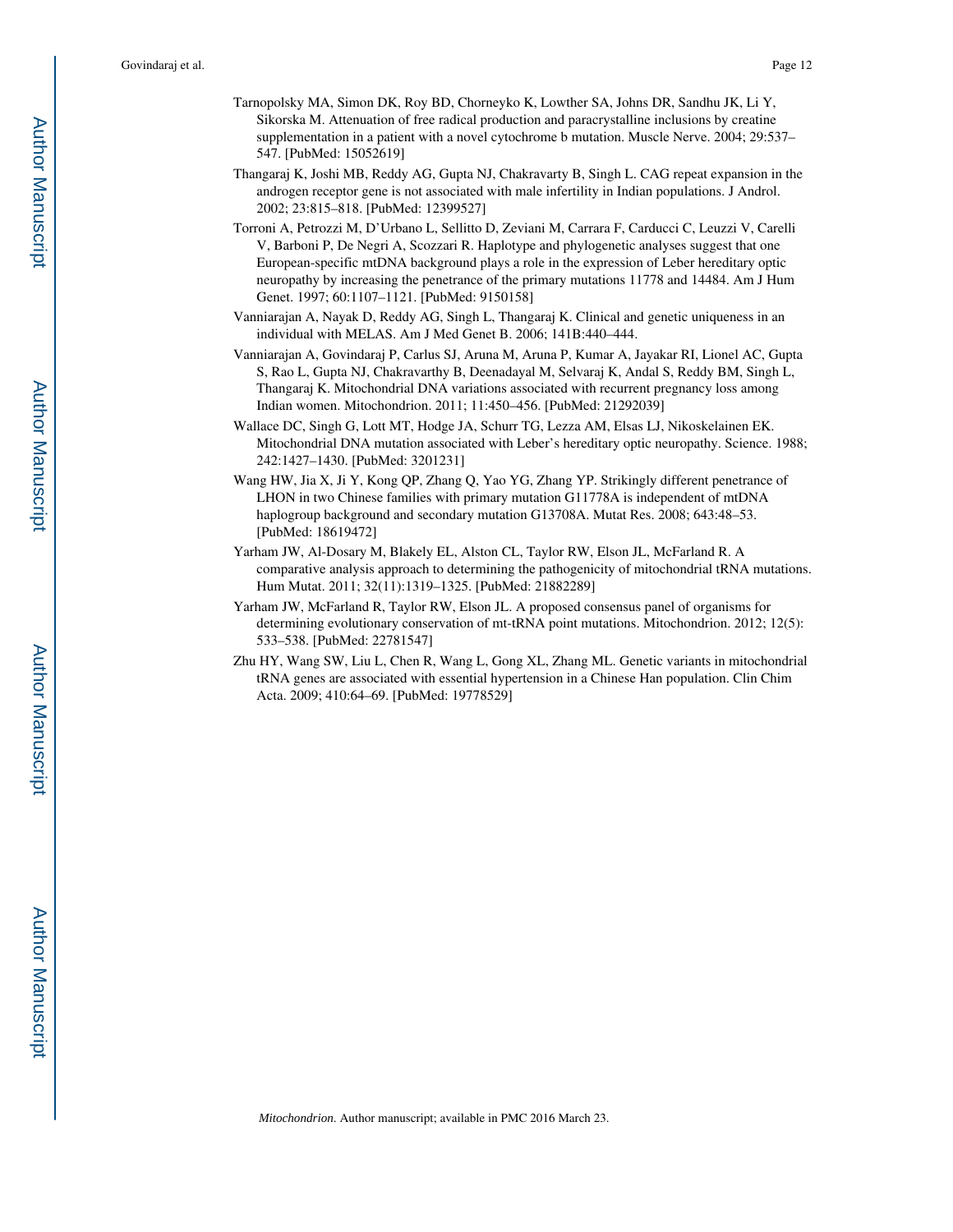# **Highlights**

**•** Madras motor neuron disease is a neurological disease restricted to south India

- **•** Major symptoms of this disease are deafness, upper limb weakness and atrophy
- **•** Complete mtDNA analysis showed 13 disease-associated and 35 private variations
- **•** A rare variant m.8302A>G was observed in *mt-tRNALeu* in three patients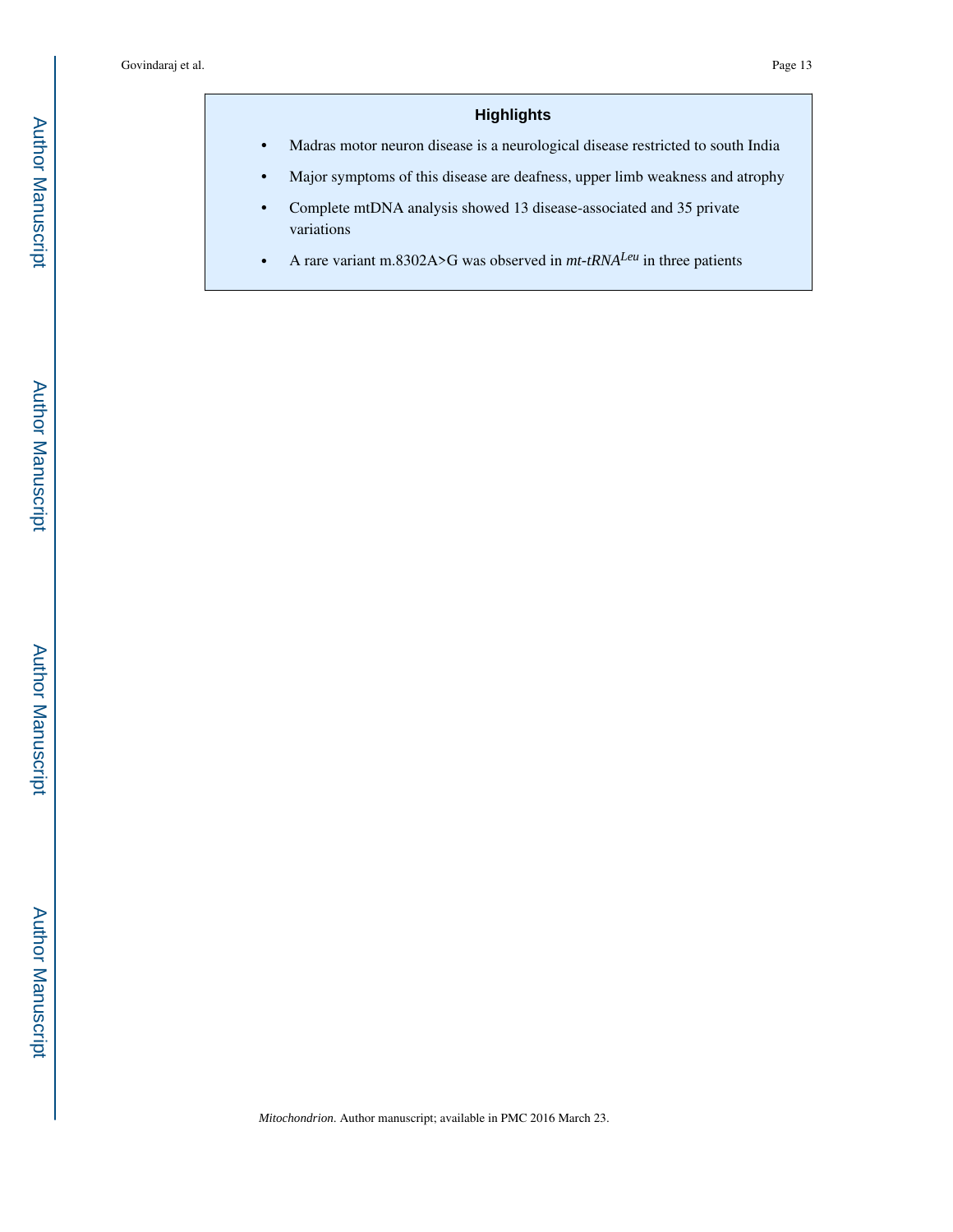Govindaraj et al. Page 14



#### **Figure 1.**

Clinical features of MMND. A) Slender habitus of the patient with MMND. B) Lower motor neuron bifacial weakness. C) Atrophy of tongue.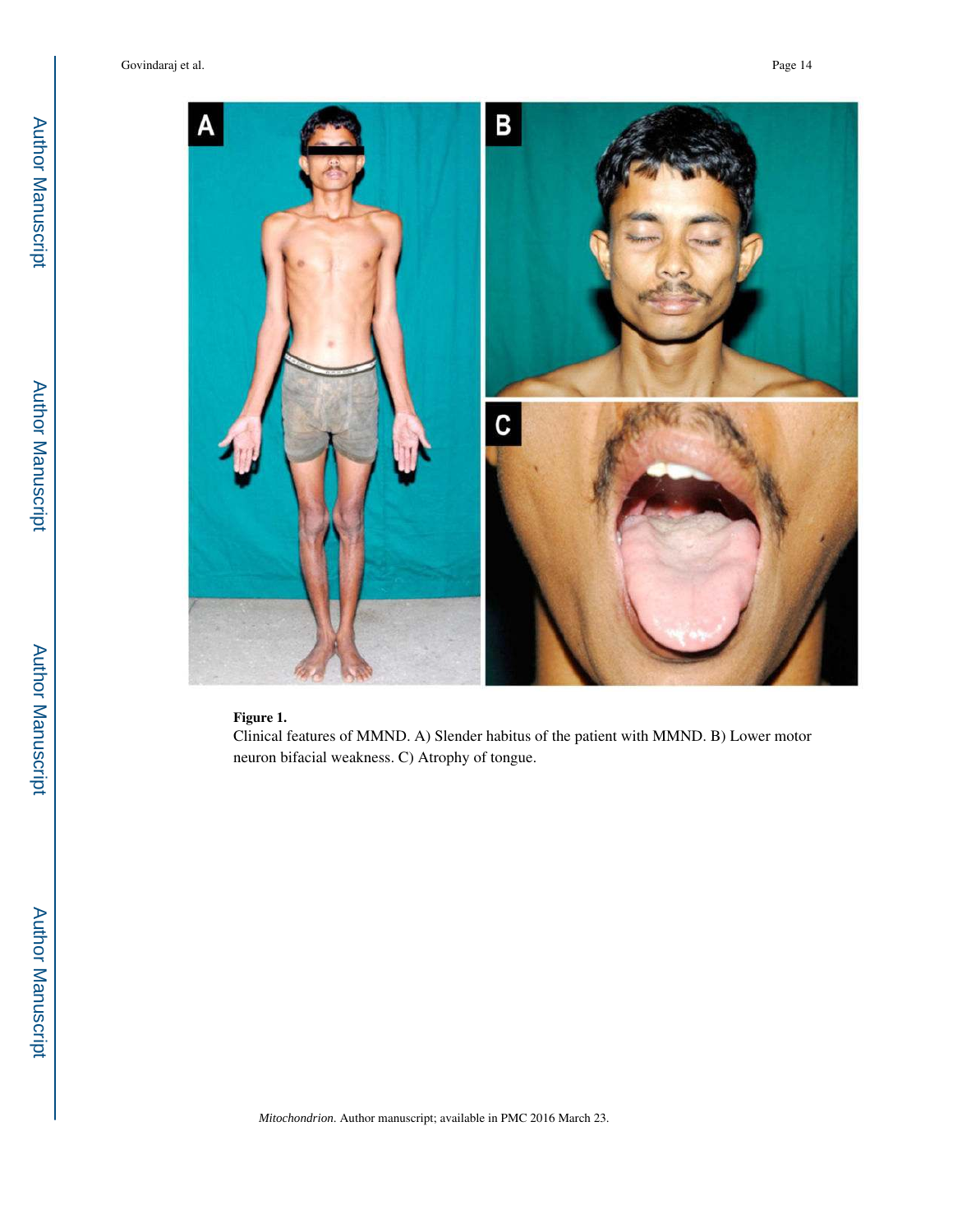

#### **Figure 2.**

**A)** The sequence electropherogram of m.8302A>G variation. The upper panel showing (arrow) the wild type nucleotide 'A' at the position 8302 in *mt-tRNA* lysine gene, while the lower panel showing the mutant allele 'G' which was observed in three families (F3, F28 and F36).

B) Detection of m. 8302A>G mutation by PCR-RFLP. a) The gel picture showing the wild type allele (A) (100bp) and mutant (G) (73bp) allele. b) The ratio between the wild type and mutant alleles are given for the three families (F3, F28 and F36).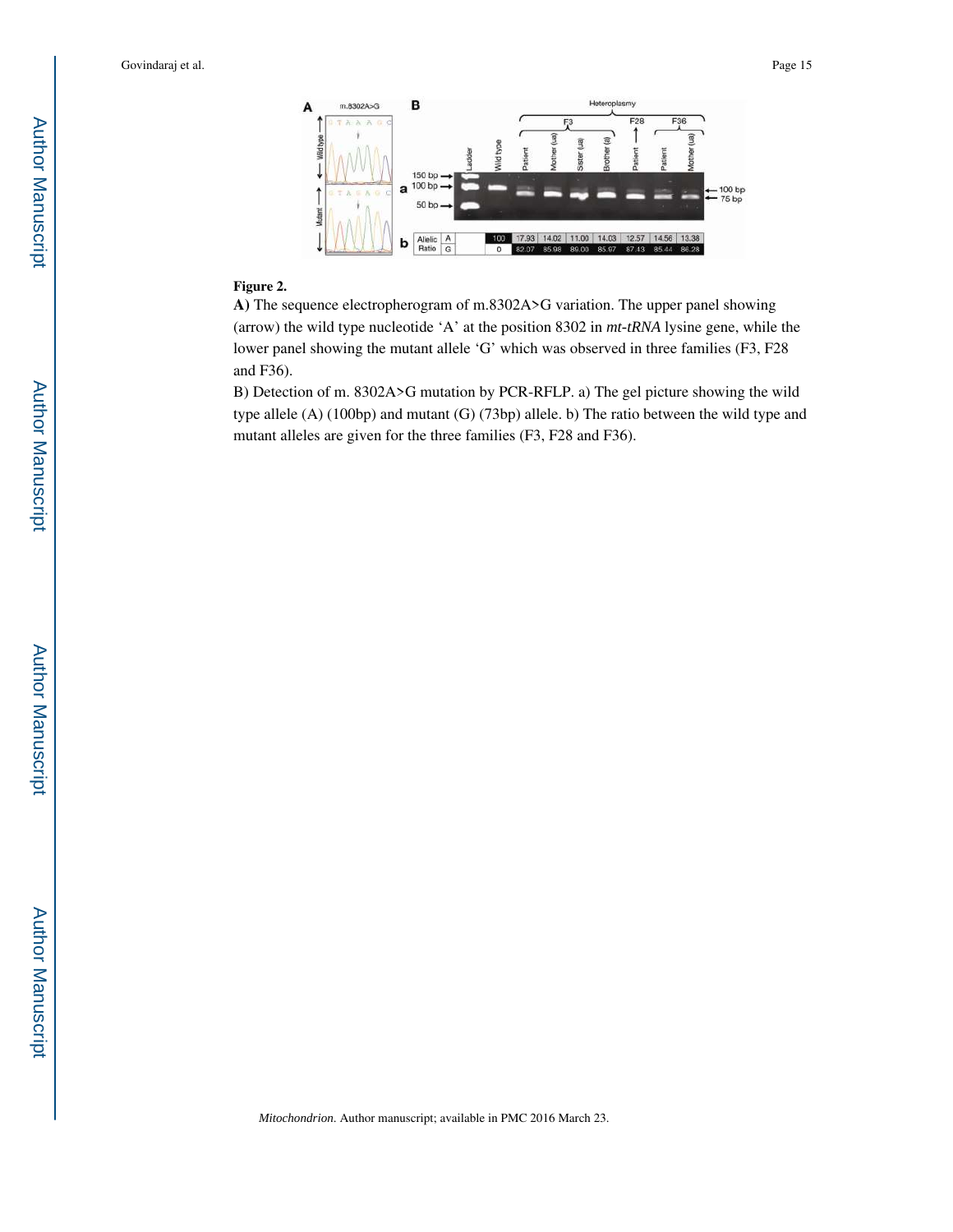

#### **Figure 3.**

Phylogenetic tree, constructed based on complete mtDNA sequence of MMND. Underlined nucleotide positions were recurrent mutations.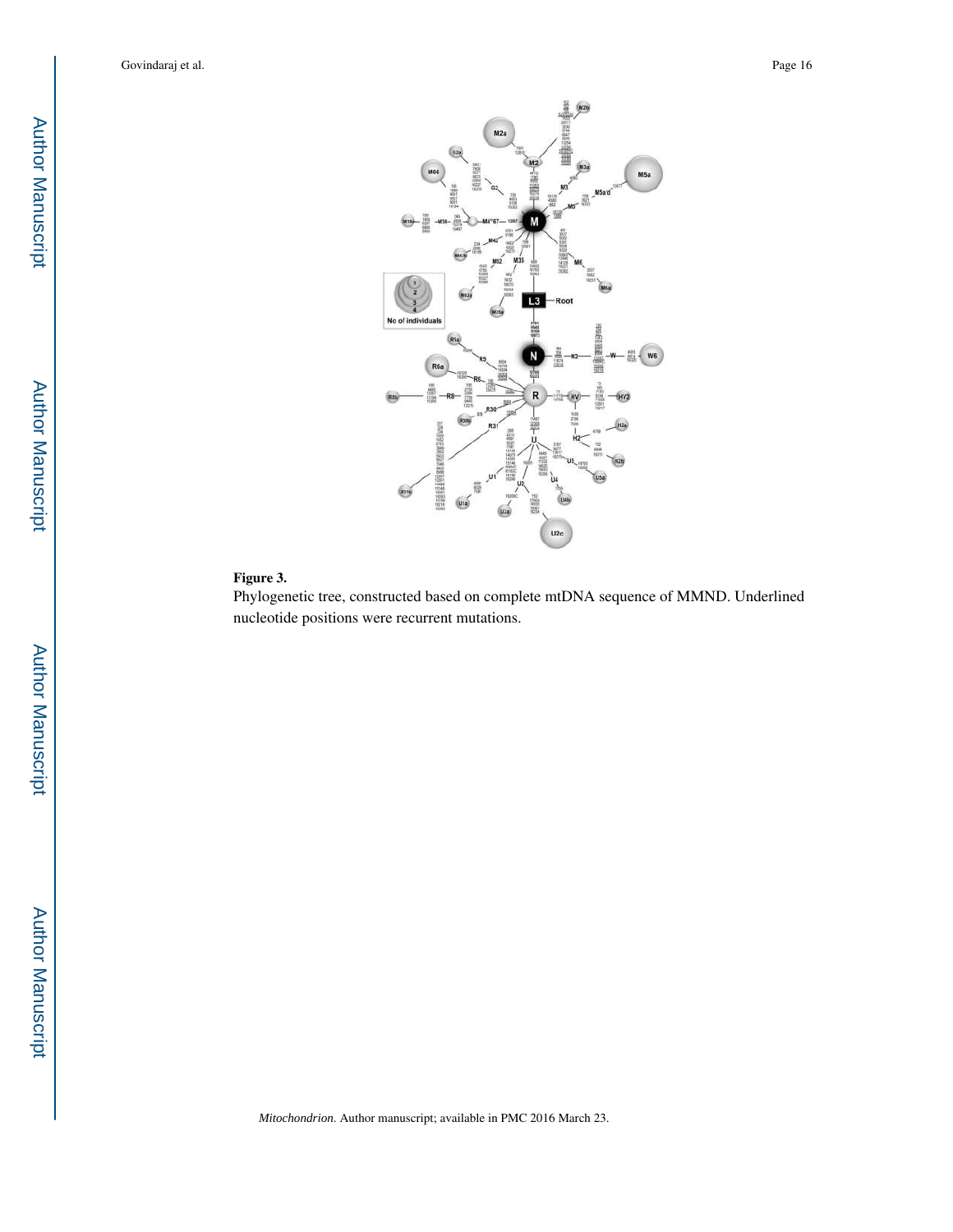#### **Table 1**

Clinical features of MMND observed in 45 patients.

| Clinical characteristic                    | Value<br>$N = 45 (%)$         |
|--------------------------------------------|-------------------------------|
| Age at presentation (mean $\pm$ SD) years  | $18.8 \pm 6.4$ (range 8-32)   |
| Age at onset (mean $\pm$ SD) years         | $14.2 \pm 5.7$ (range 1-24)   |
| Duration of illness (mean $\pm$ SD) months | $62.8 \pm 47.5$ (range 3-348) |
| M: F                                       | 19:26                         |
| Consanguinity                              | 5(11.1)                       |
| Major symptom at onset                     |                               |
| Hearing impairment                         | 27(60.0)                      |
| UL wasting/weakness                        | 7(15.6)                       |
| Neurological deficits                      |                               |
| Bil optic atrophy                          | 18 (40.0)                     |
| Bil visual impairment                      | 10(22.2)                      |
| <b>Bifacial</b> weakness                   | 24(53.3)                      |
| Sensorineural deafness                     | 45 (100.0)                    |
| IX to XI cranial nerves                    | 36(80.0)                      |
| Severe hypophonia                          | 35 (77.8)                     |
| XII cranial nerve                          | 36(80.0)                      |
| Atrophy and weakness                       |                               |
| <b>Upper</b> limbs                         | 33 (73.3)                     |
| Lower limbs                                | 15(33.3)                      |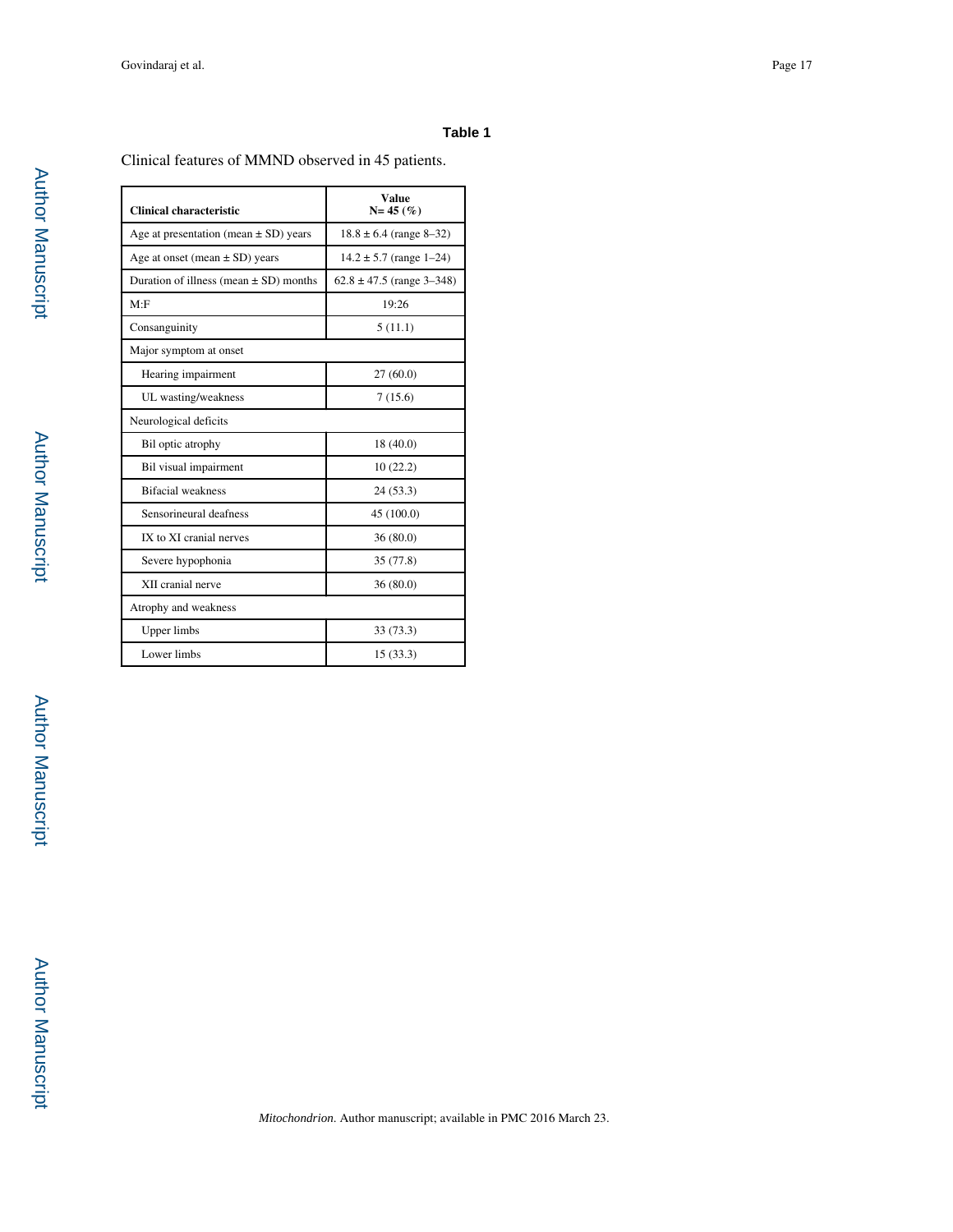Author Manuscript Author Manuscript

# **Table 2**

| ١<br>$\mathbf{r}$<br>j<br>l<br>ׇ֚֬֡<br>$\frac{1}{2}$<br>$\frac{1}{2}$<br>١<br>- 0.000 PM 2010 12:00:00<br>l<br>J<br>l<br>l<br>l<br>֧֦֦֦֧֦֧֦֦֧֦֧֧֦֧ׅ֧֦֧ׅ֧֦֧֧֦֧ׅ֧֦֧֧ׅ֧ׅ֧ׅ֧ׅ֧֧֧֦֧֧֦֧֚֚֚֝֝֝֬֜֓֓֜֓֓֜֓֓֞֟֓֜֓֜֓֓֜֓֜֓֜֓֜֓֜֓֜֓֜<br>י<br>י<br>ī<br>ţ<br>j<br>֧֖֖֖֖֖֖֖֧֖֧ׅ֪ׅ֖֧ׅ֖֖֧֖֧֚֚֚֚֚֚֚֚֚֚֚֚֚֚֚֚֚֚֚֚֚֚֚֚֬֝֬֝֝֝֬֓֬֝֬֝֬֝<br>I |  |
|----------------------------------------------------------------------------------------------------------------------------------------------------------------------------------------------------------------------------------------------------------------------------------------------------------------------|--|
|                                                                                                                                                                                                                                                                                                                      |  |
|                                                                                                                                                                                                                                                                                                                      |  |
|                                                                                                                                                                                                                                                                                                                      |  |
|                                                                                                                                                                                                                                                                                                                      |  |
|                                                                                                                                                                                                                                                                                                                      |  |
|                                                                                                                                                                                                                                                                                                                      |  |
|                                                                                                                                                                                                                                                                                                                      |  |
|                                                                                                                                                                                                                                                                                                                      |  |
|                                                                                                                                                                                                                                                                                                                      |  |
|                                                                                                                                                                                                                                                                                                                      |  |
|                                                                                                                                                                                                                                                                                                                      |  |
|                                                                                                                                                                                                                                                                                                                      |  |

|         |                    |                                      |                                                      |                                  | Patient                        |           | Controls   |               |
|---------|--------------------|--------------------------------------|------------------------------------------------------|----------------------------------|--------------------------------|-----------|------------|---------------|
| È       | Gene               | Amino acid change                    | Disease association (a)                              | Haplogroup Variant (hg) (b)      | Haplogroup                     | $N=45(%)$ | Haplogroup | $N = 300 (%)$ |
| T1243C  | 12S rRNA           |                                      | Hearing Impairment                                   | Yes (LO, C4c1, W)                | W6                             | 2(4.4)    | ≽          | 4(1.3)        |
| T1291C  | 12S rRNA           |                                      | Hearing Impairment                                   | Yes (L1c1b)                      | H2a2a                          | 1(2.2)    | Ē          | $\circ$       |
| A1453G  | 12S rRNA           |                                      | Possible DEAF risk factor                            | Yes (M2b)                        | M <sub>2</sub> b <sub>1b</sub> | 1(2.2)    | M2b        | 2(0.67)       |
| T4454C  | mt-tRNA Met        |                                      | Mitochondrial dysfunction and<br>Hypertension        | Yes (J1c2b, H1an1a, M5a2, M7b3a) | M5a2a1                         | 3(6.7)    | M5a        | 5(1.6)        |
| G5460A  | MT-ND <sub>2</sub> | $\text{Al}_a \rightarrow \text{Thr}$ | AD, PD                                               | Yes (L0, L1, L3, M, N, H, U, R)  | W6, M52a                       | 3(6.7)    | M, W, J, I | 14(4.7)       |
| A5843G  | mt-tRNATyr         |                                      | FSGS/Mitochondrial CM                                | Yes(Q)                           | R6a                            | 1(2.2)    | Ë          | $\circ$       |
| G6267A  | NT-COI             | $\text{Al}_a \rightarrow \text{Thr}$ | Prostate Cancer                                      | Yes (L1, M, H1)                  | M38a                           | 1(2.2)    | M38        | 3(1.0)        |
| A8701G  | MT-ATPase6         | Thr $\rightarrow$ Ala                | Mitochondrial matrix pH alteration                   | Yes(L, N, D, H, U)               | Σ                              | 19(42.2)  | Σ          | 143 (47.6)    |
| A10398G | MT-ND3             | Thr $\rightarrow$ Ala                | Altered cell pH/metabolic syndrome/<br>Breast cancer | Yes (L, N, R)                    | ⋝                              | $18(40)$  | M, R, J    | 154(51.3)     |
| A12308G | mt-tRNA Leu        |                                      | <b>CPEO/Stroke/CM</b>                                | Yes(U, T)                        |                                | 7(15.6)   | ⊃          | 40 (13.3)     |
| G13708A | NT-ND5             |                                      | <b>NOHT</b>                                          | Yes (L, M, N, D, R, J, U)        | M2b1b, R5ala                   | 2(4.4)    | M5, J1b    | 5(1.6)        |
| G15497A | MT-CYB             | $\mathrm{Gly} \to \mathrm{Ser}$      | E                                                    | Yes (G, H, U5, R7a)              | M42b1                          | 1(2.2)    | Ē          | $\circ$       |
| A15924G | mt-tRNA Thr        |                                      | LIMM                                                 | Yes (L, M, D, N, U, R)           | M35a2                          | 1(2.2)    | M35a, U5a  | 6(2.0)        |
|         |                    |                                      |                                                      |                                  |                                |           |            |               |

 $a_{\text{The nucleotide variants were listed in a format for web-based searches and}$ *a*The nucleotide variants were listed in a format for web-based searches and  $b_{\mbox{The search was performed on phylotree (mIDNA tree Build 15 (30 Sep 2012).}}$ *b*The search was performed on phylotree (mtDNA tree Build 15 (30 Sep 2012).

AD- Alzheimer's disease; PD- Parkinson's disease; FSGS- Segmental glomerulosclerosis; CPEO- Chronic progressive external opthalmoplegia; LHON- Leber hereditary optic neuropathy; CM-<br>Cardiomyopathy; PIEI-Paracrystalline inc AD- Alzheimer's disease; PD- Parkinson's disease; FSGS- Segmental glomerulosclerosis; CPEO- Chronic progressive external opthalmoplegia; LHON- Leber hereditary optic neuropathy; CM-Cardiomyopathy; PIEI-Paracrystalline inclusions with exercise intolerance; LIMM- Lethal infantile mitochondrial myopathy; hg- Haplogroup.

#### Govindaraj et al. Page 18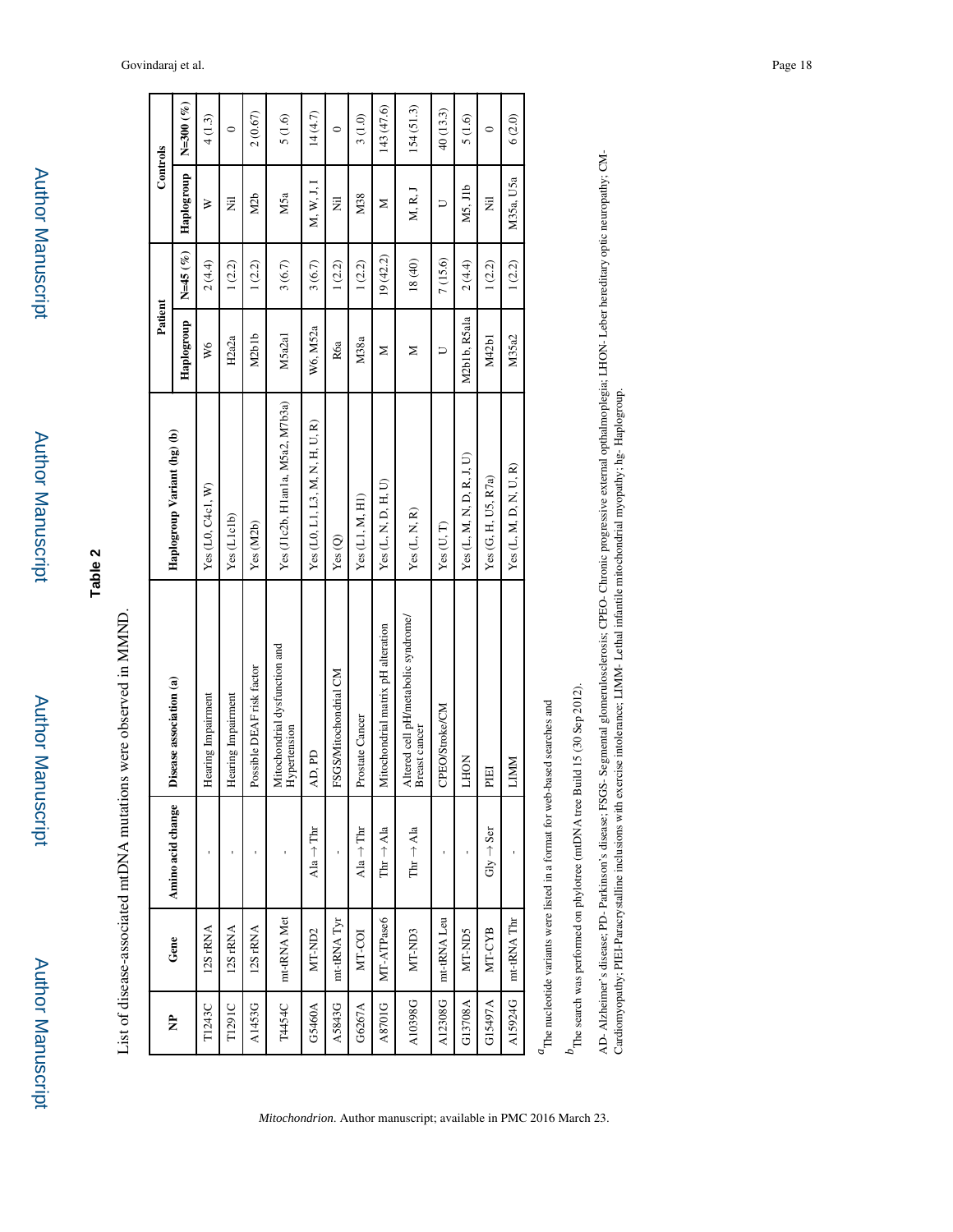| j |
|---|
|   |
|   |
| j |
| ī |
|   |
|   |
|   |
|   |
|   |
|   |
|   |
|   |
|   |
|   |
|   |
|   |
| j |
|   |
| j |
|   |
|   |
| ï |
|   |

Private non-synonymous, mt-tRNA variants observed in MMND families.

Private non-synonymous, mt-tRNA variants observed in MMND families.

Author Manuscript

**Author Manuscript** 

| ŧ               |  |  |
|-----------------|--|--|
| <b>Manuscri</b> |  |  |
|                 |  |  |
|                 |  |  |

|                            | Conservation's                               | $\stackrel{\circ}{\phantom{}_{\sim}}$ | $\tilde{\mathbf{z}}$      | МC                 | $\tilde{\mathbf{z}}$ | $\rm \stackrel{\circ}{\rm \bf Z}$ | $\stackrel{\circ}{\phantom{}_{\sim}}$ | $\tilde{\mathbf{z}}$ | <b>NC</b>         | $\rm \stackrel{\circ}{\rm \bf Z}$ | $\stackrel{\circ}{\phantom{}_{\sim}}$ | <b>NC</b>         | ЙC                      | $\rm \stackrel{\circ}{\rm \bf Z}$               | $\rm \stackrel{\circ}{\rm \bf Z}$ | $\rm \stackrel{\circ}{\rm \bf Z}$ | $\overline{\mathsf{x}}$ | $\rm _{X}^{\circ}$                  | <b>NC</b>               | $\overline{a}$ | $\mathop{\mathsf{S}}\nolimits$ | $\rm \stackrel{\circ}{\rm \bf Z}$   | $\overline{\mathsf{x}}$ | $\tilde{\mathbf{z}}$ | $\tilde{\mathbf{z}}$ | $\stackrel{\circ}{\mathbf{Z}}$      |  |       |
|----------------------------|----------------------------------------------|---------------------------------------|---------------------------|--------------------|----------------------|-----------------------------------|---------------------------------------|----------------------|-------------------|-----------------------------------|---------------------------------------|-------------------|-------------------------|-------------------------------------------------|-----------------------------------|-----------------------------------|-------------------------|-------------------------------------|-------------------------|----------------|--------------------------------|-------------------------------------|-------------------------|----------------------|----------------------|-------------------------------------|--|-------|
| Reported disease           | $\mathop{\mathrm{context}}\nolimits^{a,\;c}$ | $\stackrel{\circ}{\mathsf{Z}}$        | $\tilde{z}$               | $\frac{1}{2}$      | $\tilde{z}$          | $\stackrel{\circ}{\mathsf{Z}}$    | $\tilde{z}$                           | $\tilde{z}$          | $\tilde{z}$       | $\stackrel{\circ}{\mathsf{Z}}$    | $\tilde{\mathsf{z}}$                  | $\tilde{z}$       | $\tilde{\mathbf{z}}$    | Ş                                               | $\tilde{\mathbf{z}}$              | $\tilde{z}$                       | $\overline{\mathsf{z}}$ | $\stackrel{\mathtt{o}}{\mathsf{z}}$ | $\tilde{z}$             | Yes            | $\tilde{\mathsf{z}}$           | $\stackrel{\mathtt{o}}{\mathsf{z}}$ | $\frac{1}{2}$           | $\tilde{z}$          | $\mathsf{\hat{z}}$   | $\stackrel{\mathtt{o}}{\mathsf{z}}$ |  |       |
|                            | ${\rm Haplogroup}$ defining $^e$             | $\stackrel{\circ}{\mathsf{Z}}$        | $\mathsf{S}^{\mathsf{o}}$ | Yes (L, R, J, U5a) | Yes (L3, M57, B2c)   | $\mathring{\mathsf{z}}$           | $\stackrel{\mathtt{o}}{\mathtt{x}}$   | Yes(R14)             | Yes (A10, U8blal) | $\mathsf{S}^{\mathsf{O}}$         | $\tilde{z}$                           | Yes (N1, N9)      | $\mathring{\mathsf{z}}$ | Yes (C5a2, D2b2, D4b1a, R5ala,<br>J1c8, U5, U7) | Yes (B4b1a1a, L2a2b, M62)         | Yes (M1a1b1, M5c, H5a6, U5ala2)   | Yes (R11, Q2, L0d3)     | $\stackrel{\mathtt{o}}{\mathsf{z}}$ | $\mathring{\mathsf{z}}$ | $\tilde{z}$    | $\tilde{z}$                    | Yes (M22a, H3as)                    | Yes (N3, L3d1b3)        | Yes (Hlavla)         | Yes (A2ae, R24)      | Yes(0)                              |  |       |
|                            | ${\rm Haplogroup}^{\ell}$                    | W6                                    | R8b1                      |                    | U <sub>2c1</sub>     |                                   | M3a2                                  | M5a2a                | M66               |                                   | M66                                   | G <sub>2</sub> a1 | $\stackrel{*}{\simeq}$  | R6a                                             | U5ald2b                           | Mба                               |                         |                                     | U2a                     |                |                                |                                     | M38a                    | M2a1                 | Ula3                 | H2b                                 |  | R5ala |
| <b>Reported Population</b> | $\text{context}^{d,~b,~c,~d}$                | $\stackrel{\circ}{\mathbf{Z}}$        | Yes                       | $\mathbf{Yes}$     | Yes                  | $\mathbf{Yes}$                    | $\mathbf{Yes}$                        | Yes                  | $\mathbf{Yes}$    | $\stackrel{\circ}{\mathbf{Z}}$    | $\mathsf{S}^{\mathsf{o}}$             | $\mathbf{Yes}$    | Yes                     | Yes                                             | Yes                               | Yes                               | Yes                     | $\mathbf{Yes}$                      | $\mathbf{Yes}$          | Yes            | $\mathbf{Yes}$                 | Yes                                 | Yes                     | Yes                  | Yes                  | Yes                                 |  |       |
| Gene                       |                                              | mt-tRNA His                           | mt-tRNA Lys               | MT-ND1             | MT-ATPase6           | MT-ATPase8                        | MT-ND5                                | MT-ND4               | MT-COIII          | MT-ND4L                           | MT-ND4L                               | MT-COII           | MT-ND5                  | MT-ND3                                          | MT-COII                           | MT-ND <sub>2</sub>                | MT-ND4                  | MT-COII                             | MT-COII                 | MT-ND6         | MT-COI                         | MT-COII                             | MT-ND6                  | MT-ND2               | MT-ND)               | MT-ATPase6                          |  |       |
| Amino acid change          |                                              |                                       |                           | <b>ISO9T</b>       | <b>T191T</b>         | T24I                              | IS75M                                 | N188B                | V248I             | M47I                              | M47I                                  | R82H              | T52M                    | $161\,$                                         | A27T                              | T284A                             | SIOIP                   | V90A                                | <b>T183I</b>            | <b>AI7IT</b>   | 1416V                          | P37S                                | M14V                    | $169 \mathrm{V}$     | <b>T87A</b>          | A205V                               |  |       |
| Nucleotide variant         |                                              | A12172G                               | A8302G                    | T4232C             | T9098C               | C8436T                            | C14061T                               | A11321G              | G948A             | A10610G                           | A10610G                               | G7830A            | C12491T                 | T10084C                                         | G7664A                            | A5319G                            | C11061T                 | T7854C                              | C8133T                  | C14163T        | A7149G                         | T9316C                              | T14634C                 | A4674G               | A3565G               | C9140T                              |  |       |
| Family                     |                                              | $\overline{\text{h}}$                 | $\mathbb{E}$              | E4                 |                      |                                   | $\overline{\text{F}}$                 | $\mathbb{F}8$        | $\mathbb{E}^9$    |                                   | E1                                    | F <sub>13</sub>   | F14                     | F <sub>15</sub>                                 | F <sub>16</sub>                   | F17                               |                         |                                     | F <sub>18</sub>         |                | ${\rm F20}$                    | F22                                 | F24                     | F <sub>25</sub>      |                      | F27                                 |  |       |

*Mitochondrion*. Author manuscript; available in PMC 2016 March 23.